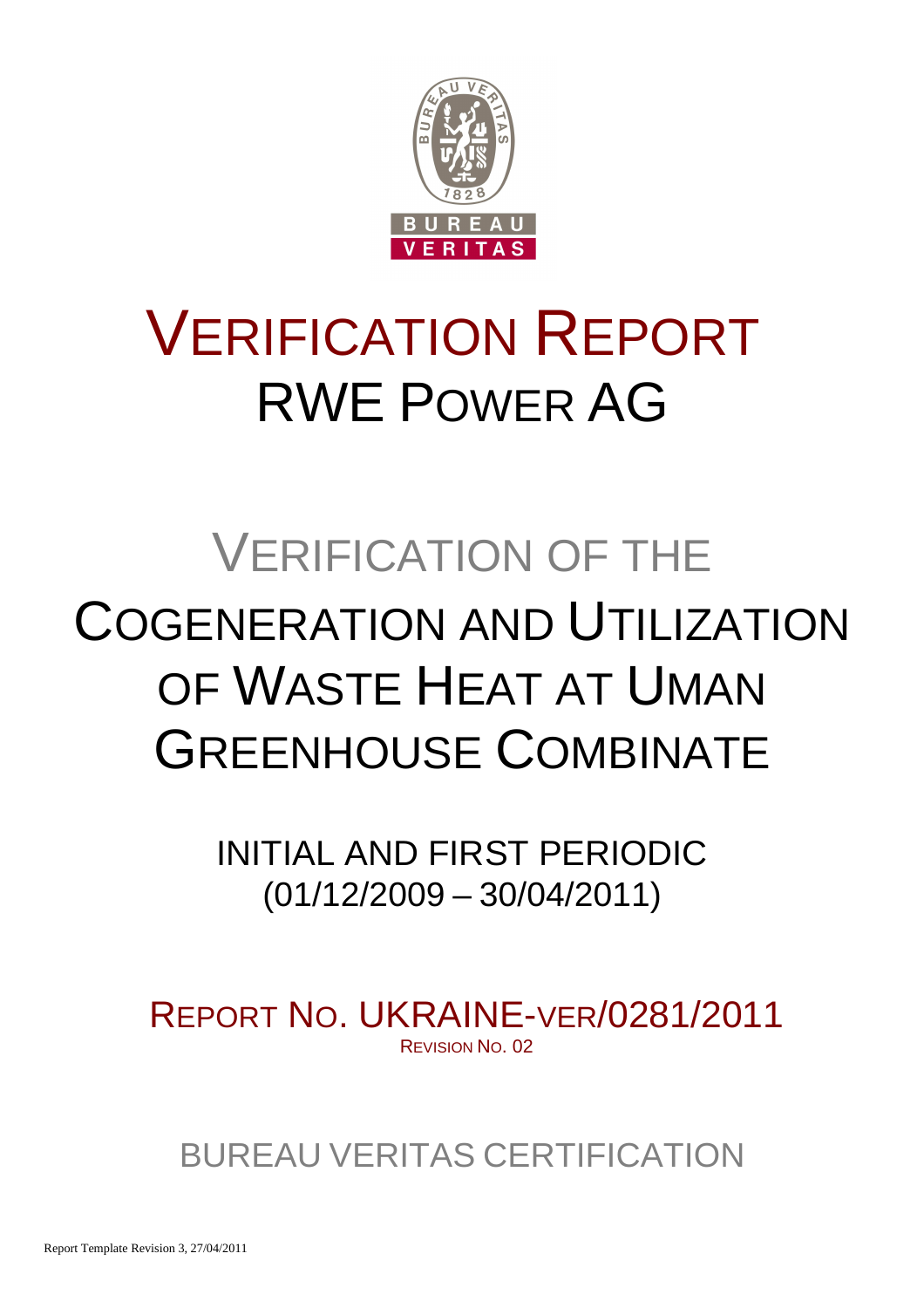

#### VERIFICATION REPORT

| Date of first issue:<br>21/06/2011                                                                                                                                                                                                                                                                                                                                                                                                                                                                                                                                                                                                                                                                                                                                                                                                             | Organizational unit:             | <b>Bureau Veritas Certification Holding SAS</b>                                          |  |
|------------------------------------------------------------------------------------------------------------------------------------------------------------------------------------------------------------------------------------------------------------------------------------------------------------------------------------------------------------------------------------------------------------------------------------------------------------------------------------------------------------------------------------------------------------------------------------------------------------------------------------------------------------------------------------------------------------------------------------------------------------------------------------------------------------------------------------------------|----------------------------------|------------------------------------------------------------------------------------------|--|
| Client:<br><b>RWE Power AG</b>                                                                                                                                                                                                                                                                                                                                                                                                                                                                                                                                                                                                                                                                                                                                                                                                                 | Client ref.:<br>Antonio Aguilera |                                                                                          |  |
| Summary:<br>Bureau Veritas Certification has made the initial and 1 <sup>st</sup> periodic verification of the "Cogeneration and<br>Utilization of Waste Heat at Uman Greenhouse Combinate", UA1000260, project of RWE Power AG located in<br>Uman and Talne, Cherkasy oblast, Ukraine, and applying the JI specific approach, on the basis of<br>UNFCCC criteria for the JI, as well as criteria given to provide for consistent project operations, monitoring and<br>reporting. UNFCCC criteria refer to Article 6 of the Kyoto Protocol, the JI rules and modalities and the<br>subsequent decisions by the JI Supervisory Committee, as well as the host country criteria.                                                                                                                                                                |                                  |                                                                                          |  |
| The verification scope is defined as a periodic independent review and ex post determination by the Accredited<br>Entity of the monitored reductions in GHG emissions during defined verification period, and consisted of the<br>following three phases: i) desk review of the project design and the baseline and monitoring plan; ii) follow-up<br>interviews with project stakeholders; iii) resolution of outstanding issues and the issuance of the final<br>verification report and opinion. The overall verification, from Contract Review to Verification Report & Opinion,<br>was conducted using Bureau Veritas Certification internal procedures.<br>The first output of the verification process is a list of Clarification, Corrective Actions Requests, Forward<br>Actions Requests (CR, CAR and FAR), presented in Appendix A. |                                  |                                                                                          |  |
| In summary, Bureau Veritas Certification confirms that the project is implemented as per determined changes.<br>Installed equipment being essential for generating emission reduction runs reliably and is calibrated<br>appropriately. The monitoring system is in place and the project is generating GHG emission reductions. The<br>GHG emission reduction is calculated accurately and without material errors, omissions, or misstatements, and<br>the ERUs issued totalize 52 228 tons of CO2eq for the monitoring period 01/12/2009 - 31/04/2011 (2 789 tons<br>of CO2eq for the period 01/12/2009 - 31/12/2009, 31 558 tons of CO2eq for the period 01/01/2010 -<br>31/12/2010, and 17 881 tons of CO2eq for the period 01/01/2011 - 31/04/2011).                                                                                     |                                  |                                                                                          |  |
| Our opinion relates to the project's GHG emissions and resulting GHG emission reductions reported and<br>related to the approved project baseline and monitoring, and its associated documents.                                                                                                                                                                                                                                                                                                                                                                                                                                                                                                                                                                                                                                                |                                  |                                                                                          |  |
| Report No.:<br>Subject Group:<br>UKRAINE-ver/0281/2011<br>JI                                                                                                                                                                                                                                                                                                                                                                                                                                                                                                                                                                                                                                                                                                                                                                                   |                                  |                                                                                          |  |
| Project title:<br>Cogeneration and Utilization of Waste Heat at Uman<br>Greenhouse Combinate                                                                                                                                                                                                                                                                                                                                                                                                                                                                                                                                                                                                                                                                                                                                                   |                                  |                                                                                          |  |
| Work carried out by:<br>Oleg Skoblyk - Team leader, Lead Verifier<br>Iuliia Pylnova - Team member, Verifier<br>Svitlana Gariyenchyk - Team member, Verifier<br>Work reviewed by:                                                                                                                                                                                                                                                                                                                                                                                                                                                                                                                                                                                                                                                               |                                  |                                                                                          |  |
| Ivan Sokolov - Internal Technical Reviewer<br>Pavlo Rosen - Technical Specialist Con<br>Work approved by:                                                                                                                                                                                                                                                                                                                                                                                                                                                                                                                                                                                                                                                                                                                                      |                                  | No distribution without permission from the<br>Client or responsible organizational unit |  |
| Flavio Gomes - Operational Manager                                                                                                                                                                                                                                                                                                                                                                                                                                                                                                                                                                                                                                                                                                                                                                                                             |                                  | Limited distribution                                                                     |  |
| Date of this revision:<br>Rev. No.:<br>02<br>37<br>24/06/2011                                                                                                                                                                                                                                                                                                                                                                                                                                                                                                                                                                                                                                                                                                                                                                                  | Number of pages:                 | Unrestricted distribution                                                                |  |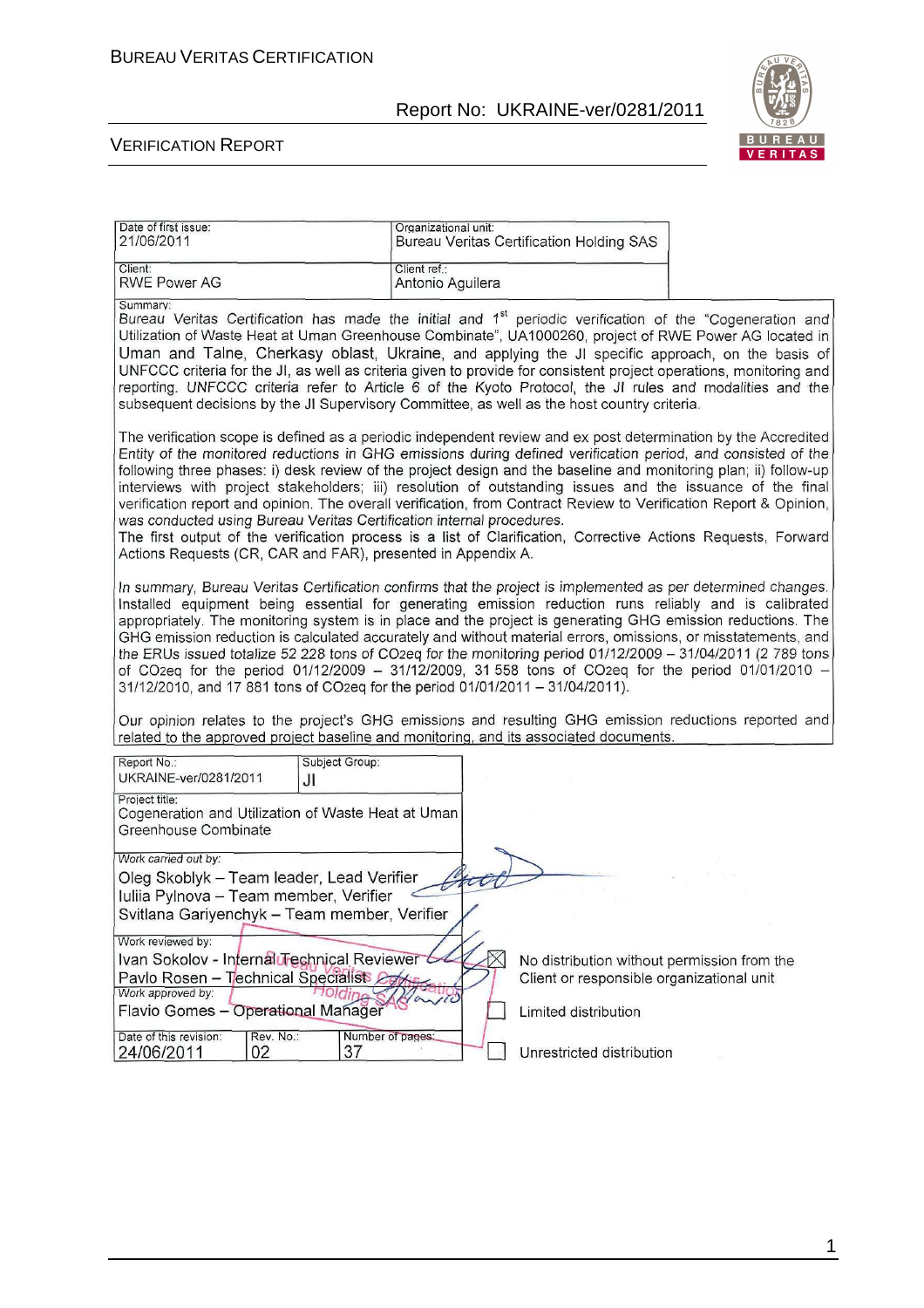

VERIFICATION REPORT

## **Table of Contents Page 2018**

| $\mathbf{1}$<br>1.1<br>1.2<br>1.3   | Objective<br>Scope<br><b>Verification Team</b>                                                                   | 3<br>3<br>3                                        |
|-------------------------------------|------------------------------------------------------------------------------------------------------------------|----------------------------------------------------|
| $\overline{2}$<br>2.1<br>2.2<br>2.3 | <b>Review of Documents</b><br>Follow-up Interviews<br>Resolution of Clarification, Corrective and Forward Action | $\overline{A}$<br>$\overline{4}$<br>$\overline{4}$ |
| 3                                   | Requests                                                                                                         | 5                                                  |
| 3.1                                 | Remaining issues and FARs from previous verifications                                                            | 6                                                  |
| 3.2                                 | Project approval by Parties involved (90-91)                                                                     | 6                                                  |
| 3.3                                 | Project implementation (92-93)                                                                                   | 6                                                  |
| 3.4                                 | Compliance of the monitoring plan with the monitoring<br>methodology (94-98)                                     | $\overline{7}$                                     |
| 3.5                                 | Revision of monitoring plan (99-100)                                                                             | $\overline{7}$                                     |
| 3.6                                 | Data management (101)                                                                                            | 8                                                  |
| 3.7                                 | Verification regarding programmes of activities (102-110)<br>(Not applicable)                                    | 9                                                  |
| 4                                   |                                                                                                                  |                                                    |
| 5                                   |                                                                                                                  |                                                    |
|                                     |                                                                                                                  |                                                    |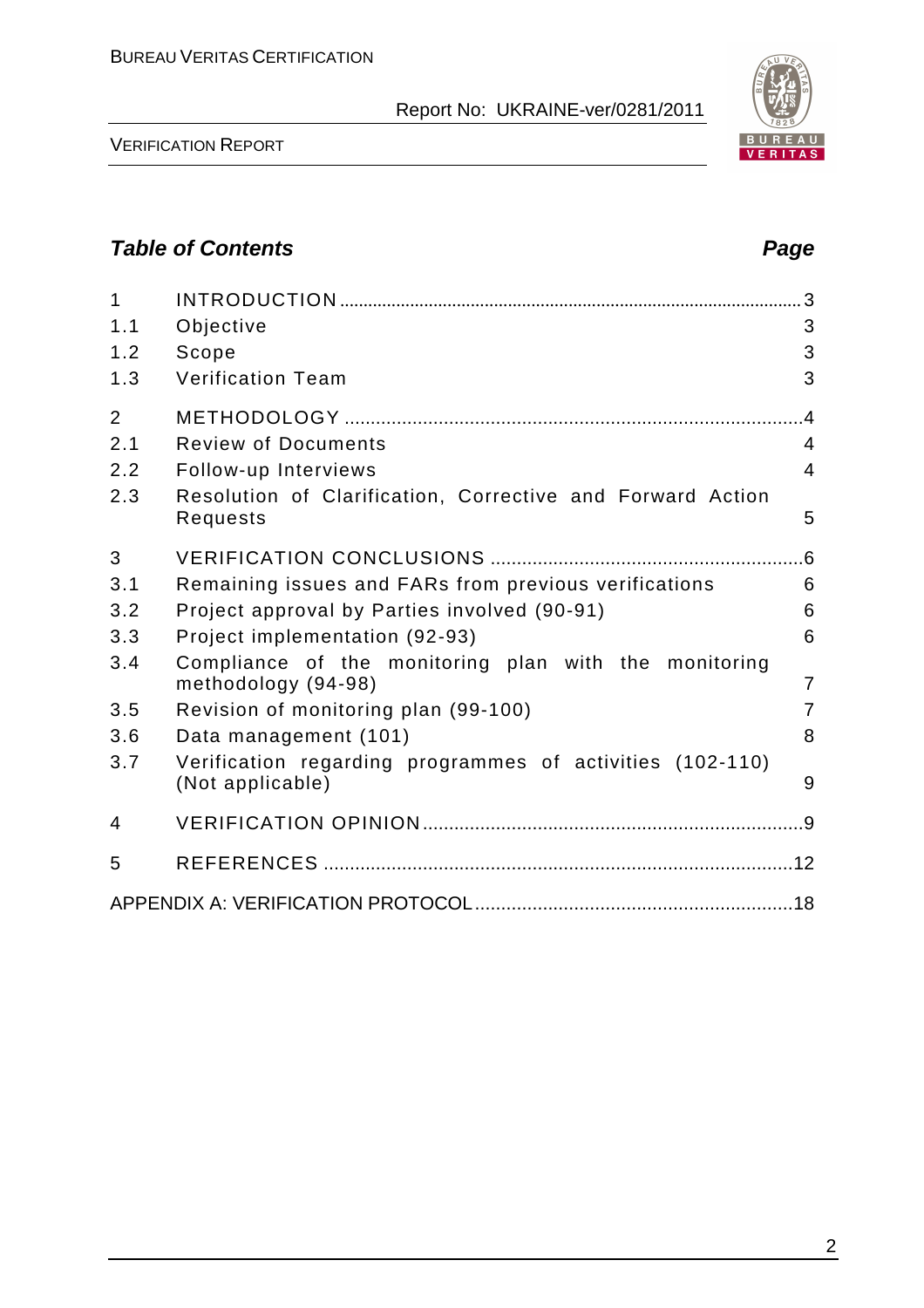

VERIFICATION REPORT

## **1 INTRODUCTION**

RWE Power AG has commissioned Bureau Veritas Certification to verify the emissions reductions of its JI project "Cogeneration and Utilization of Waste Heat at Uman Greenhouse Combinate" (hereafter called "the project") located in the towns Uman and Talne, Cherkasy oblast, Ukraine.

This report summarizes the findings of the verification of the project, performed on the basis of UNFCCC criteria, as well as criteria given to provide for consistent project operations, monitoring and reporting.

## **1.1 Objective**

Verification is the periodic independent review and ex post determination by the Accredited Independent Entity of the monitored reductions in GHG emissions during defined verification period.

The objective of verification can be divided in Initial Verification and Periodic Verification.

UNFCCC criteria refer to Article 6 of the Kyoto Protocol, the JI rules and modalities and the subsequent decisions by the JI Supervisory Committee, as well as the host country criteria.

## **1.2 Scope**

The verification scope is defined as an independent and objective review of the project design document, the project's baseline study and monitoring plan and other relevant documents. The information in these documents is reviewed against Kyoto Protocol requirements, UNFCCC rules and associated interpretations.

The verification is not meant to provide any consulting towards the Client. However, stated requests for clarifications, corrective and/or forward actions may provide input for improvement of the project monitoring towards reductions in the GHG emissions.

## **1.3 Verification Team**

The verification team consists of the following personnel:

Oleg Skoblyk

Bureau Veritas Certification Team Leader, Climate Change Lead Verifier

Iuliia Pylnova Bureau Veritas Certification Team Member, Climate Change Verifier

Svitlana Gariyenchyk

Bureau Veritas Certification Team Member, Climate Change Verifier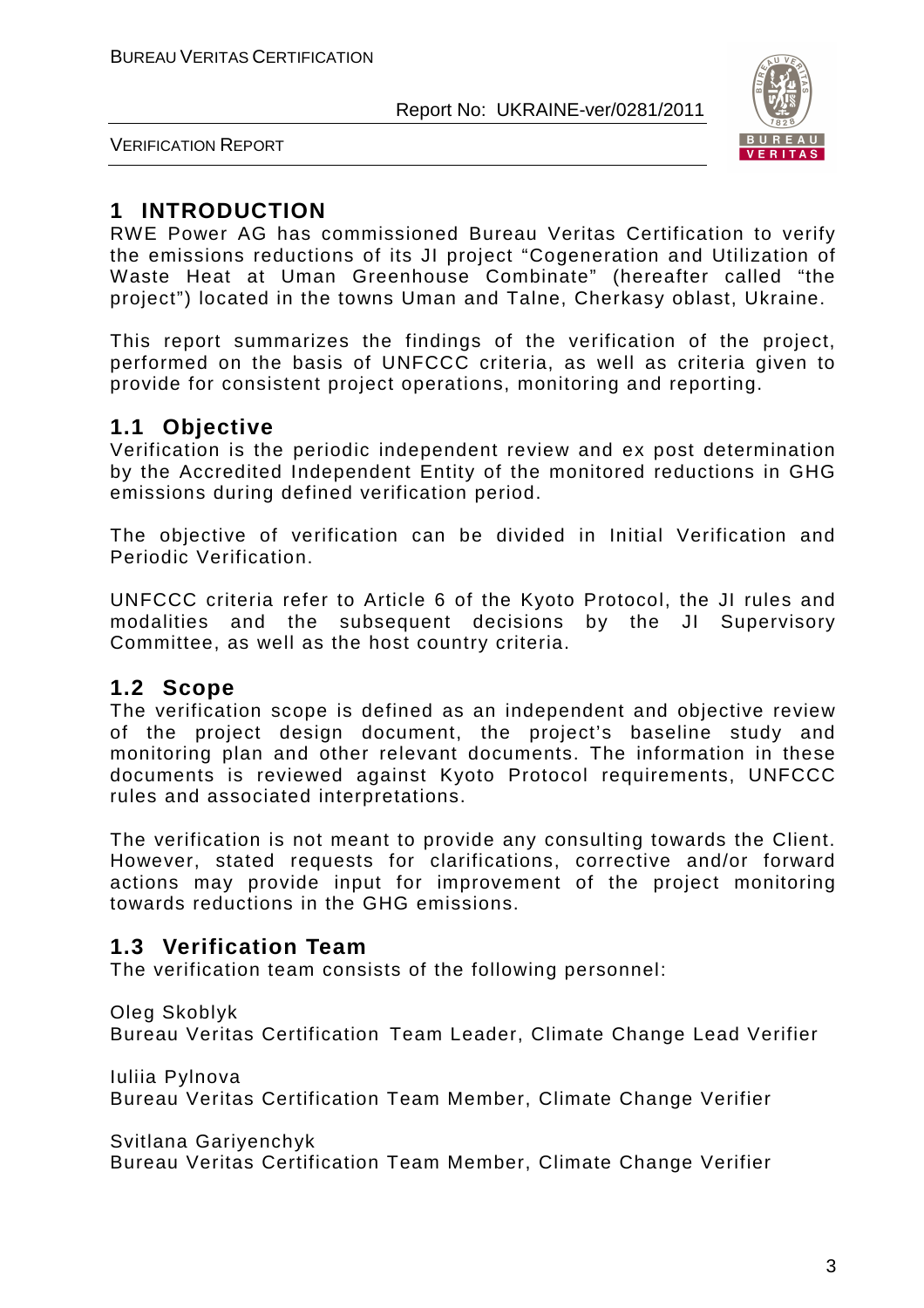

VERIFICATION REPORT

This verification report was reviewed by:

Ivan Sokolov Bureau Veritas Certification, Internal Technical Reviewer

Pavlo Rosen Bureau Veritas Certification, Technical Specialist

#### **2 METHODOLOGY**

The overall verification, from Contract Review to Verification Report & Opinion, was conducted using Bureau Veritas Certification internal procedures.

In order to ensure transparency, a verification protocol was customized for the project, according to the version 01 of the Joint Implementation Determination and Verification Manual, issued by the Joint Implementation Supervisory Committee at its 19 meeting on 04/12/2009. The protocol shows, in a transparent manner, criteria (requirements), means of verification and the results from verifying the identified criteria. The verification protocol serves the following purposes:

- It organizes, details and clarifies the requirements a JI project is expected to meet;
- It ensures a transparent verification process where the verifier will document how a particular requirement has been verified and the result of the verification.

The completed verification protocol is enclosed in Appendix A to this report.

#### **2.1 Review of Documents**

The Monitoring Report (MR) submitted by LLC "KT-Energy" and additional background documents related to the project design and baseline, i.e. country Law, Project Design Document (PDD), Approved CDM methodology (if applicable) and/or Guidance on criteria for baseline setting and monitoring, Host party criteria, Kyoto Protocol, Clarifications on Verification Requirements to be Checked by an Accredited Independent Entity were reviewed.

The verification findings presented in this report relate to the Monitoring Report versions 1.0, 1.1, 1.2 and project as described in the determined PDD.

#### **2.2 Follow-up Interviews**

On 24/05/2011 Bureau Veritas Certification performed on-site interviews with project stakeholders to confirm selected information and to resolve issues identified in the document review. Representatives of LLC "KT-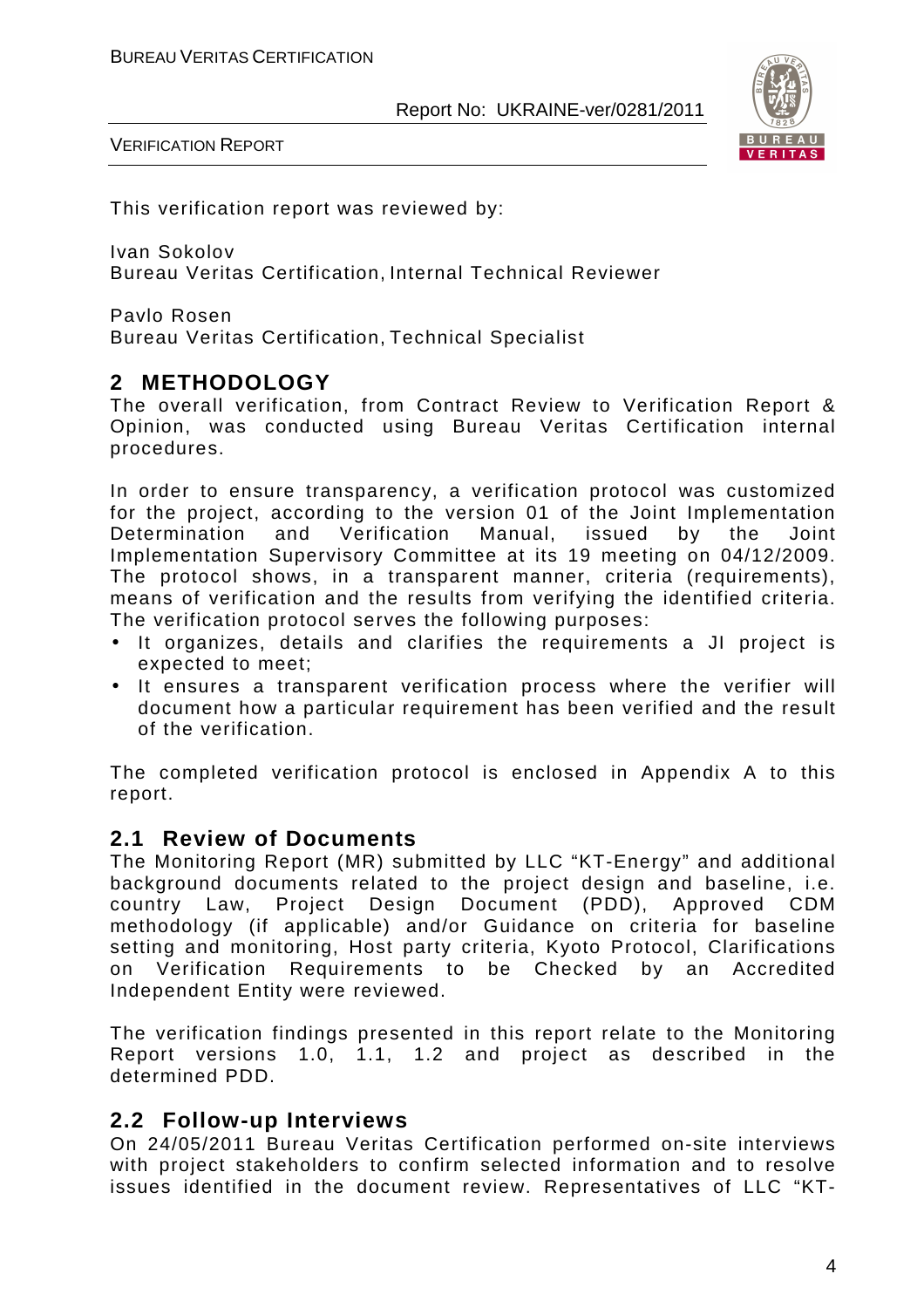

VERIFICATION REPORT

Energy" and PRAE "Uman Greenhouse Combinate" were interviewed (see References). The main topics of the interviews are summarized in Table 1.

**Table 1 Interview topics** 

| <b>Interviewed</b><br>organization | <b>Interview topics</b>                                          |
|------------------------------------|------------------------------------------------------------------|
| PRAE "Uman                         | Organizational structure                                         |
| Greenhouse                         | Responsibilities and authorities                                 |
| Combinate"                         | Roles and responsibilities for data collection and<br>processing |
|                                    | Installation of equipment                                        |
|                                    | Data logging, archiving and reporting                            |
|                                    | Metering equipment control                                       |
|                                    | Metering record keeping system, database                         |
|                                    | IT management                                                    |
|                                    | Training of personnel                                            |
|                                    | Quality management procedures and technology                     |
|                                    | Internal audits and check-ups                                    |
| LLC "KT-Energy"                    | Baseline methodology                                             |
|                                    | Revised monitoring plan                                          |
|                                    | Monitoring report                                                |

## **2.3 Resolution of Clarification, Corrective and Forward Action Requests**

The objective of this phase of the verification is to raise the requests for corrective actions and clarification and any other outstanding issues that needed to be clarified for Bureau Veritas Certification positive conclusion on the GHG emission reduction calculation.

If the Verification Team, in assessing the monitoring report and supporting documents, identifies issues that need to be corrected, clarified or improved with regard to the monitoring requirements, it should raise these issues and inform the project participants of these issues in the form of:

(a) Corrective action request (CAR), requesting the project participants to correct a mistake that is not in accordance with the monitoring plan;

(b) Clarification request (CL), requesting the project participants to provide additional information for the AIE to assess compliance with the monitoring plan;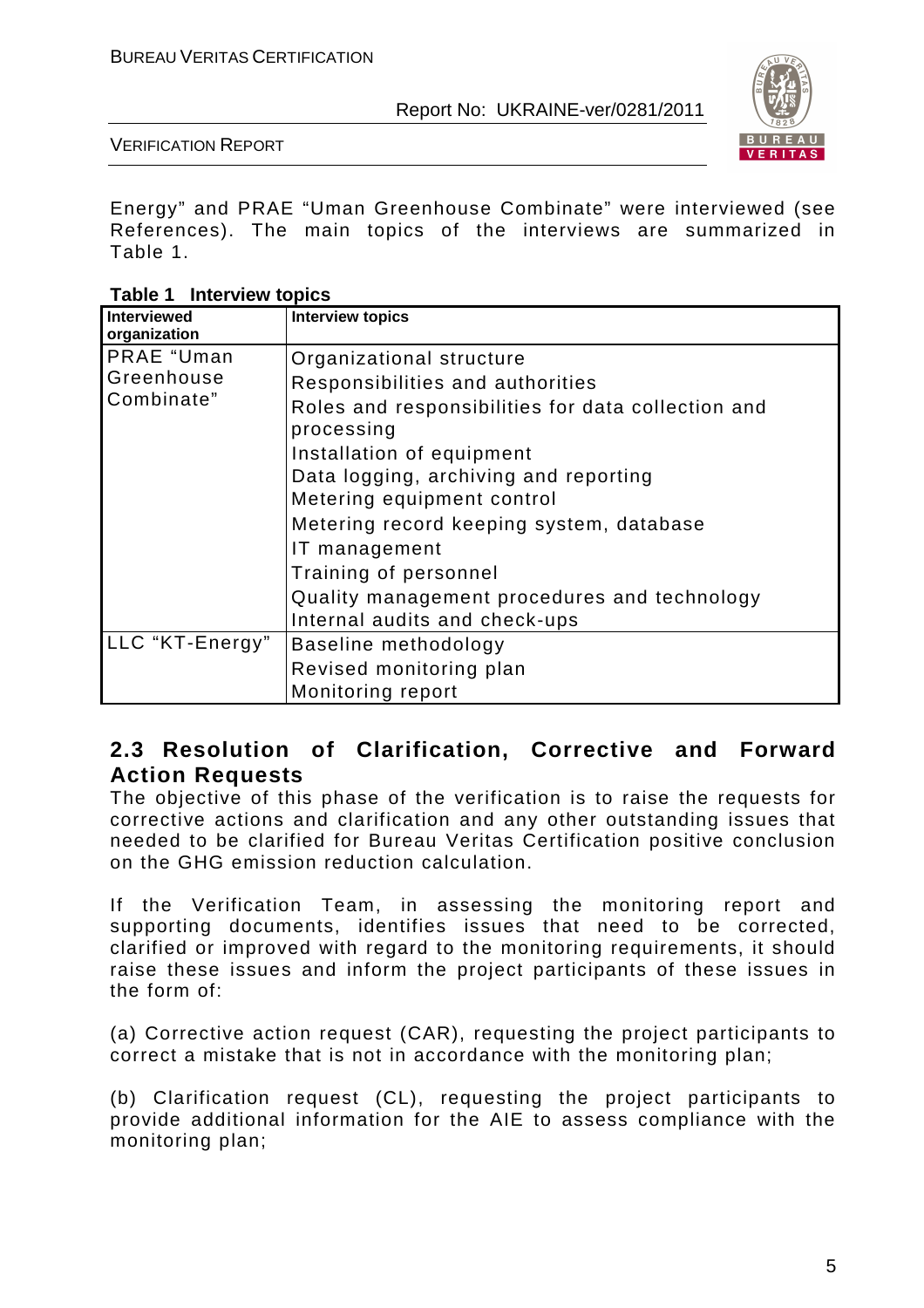

VERIFICATION REPORT

(c) Forward action request (FAR), informing the project participants of an issue, relating to the monitoring that needs to be reviewed during the next verification period.

To guarantee the transparency of the verification process, the concerns raised are documented in more detail in the verification protocol in Appendix A.

## **3 VERIFICATION CONCLUSIONS**

In the following sections, the conclusions of the verification are stated.

The findings from the desk review of the original monitoring documents and the findings from interviews during the follow up visit are described in the Verification Protocol in Appendix A.

The Clarification, Corrective and Forward Action Requests are stated, where applicable, in the following sections and are further documented in the Verification Protocol in Appendix A. The verification of the Project resulted in 08 Corrective Action Requests, 08 Clarification Requests, and 01 Forward Action Requests.

The number between brackets at the end of each section corresponds to the DVM paragraph.

## **3.1 Remaining issues and FARs from previous verifications**

There are no remaining issues from previous determination/verification.

#### **3.2 Project approval by Parties involved (90-91)**

Written project approval by Germany (letter of approval for the project "Cogeneration and Utilization of Waste Heat at Uman Greenhouse Combinate" dated 07.04.2011) has been issued by Federal Environment Agency, German Emissions Trading Authority, when submitting the first verification report to the secretariat for publication in accordance with paragraph 38 of the JI guidelines, at the latest.

The abovementioned written approval is unconditional.

#### **3.3 Project implementation (92-93)**

Status of project implementation: operation phase began in November 2009, when three Caterpillar G3520C cogeneration units in Uman were put into operation; in December 2009 one heat-utilizer TUV-16 started to operate, the other TUV-16 is expected to be put into operation in December 2011.

Start of the crediting period for the project activity is 01/11/2009.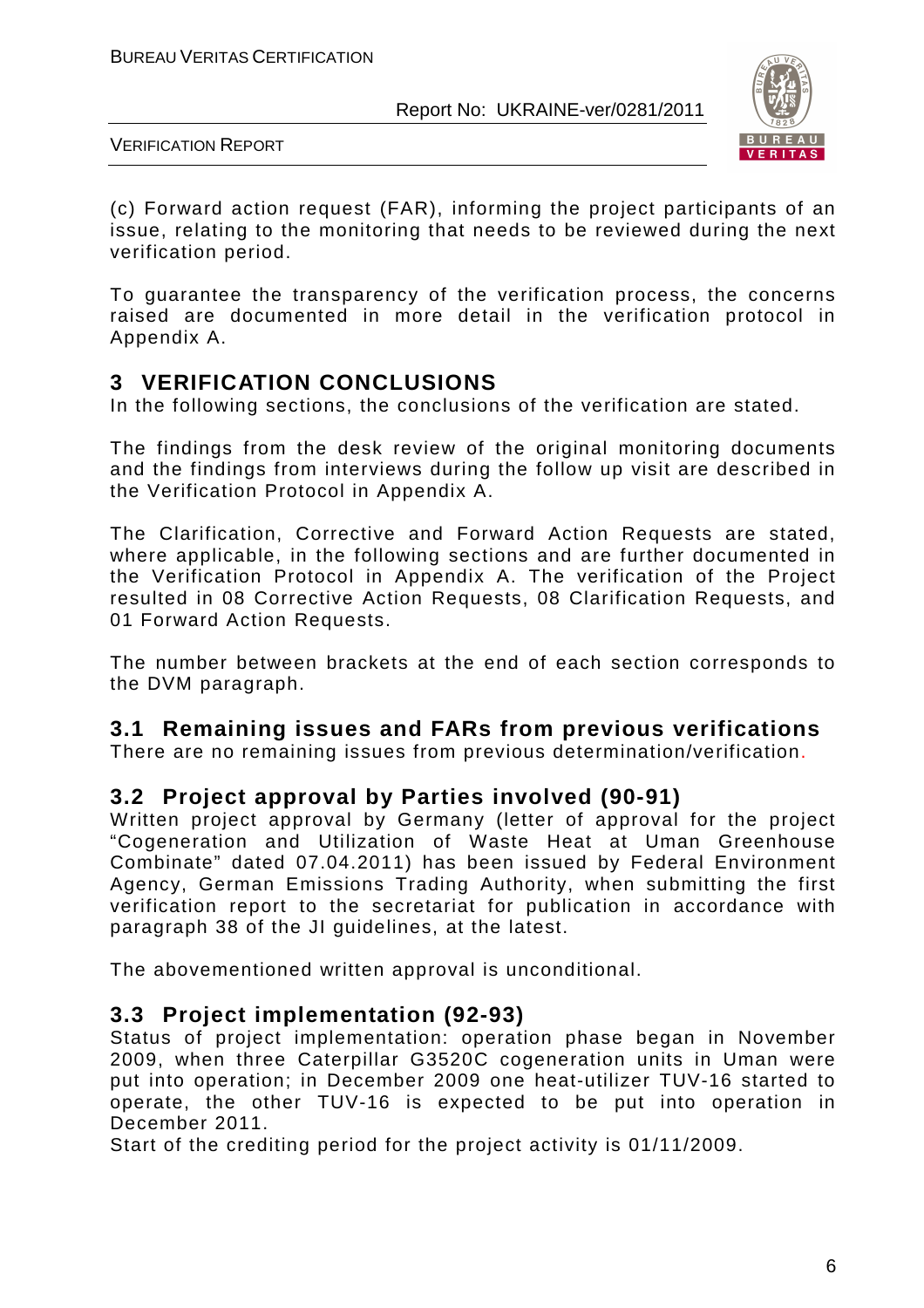

VERIFICATION REPORT

## **3.4 Compliance of the monitoring plan with the monitoring methodology (94-98)**

The monitoring occurred in accordance with the monitoring plan included in the PDD regarding which the determination has been deemed final and revisions to the monitoring plan which was positively determined in course of the current verification.

For calculating the emission reductions, key factors influencing the baseline emissions and the activity level of the project and the emissions as well as risks associated with the project were taken into account, as appropriate.

Data sources used for calculating emission reductions, such as calibrated measuring equipment, the study of standardized emission factors for the Ukrainian electricity grid, IPCC guidelines are clearly identified, reliable and transparent.

Emission factors, including default emission factors, are selected by carefully balancing accuracy and reasonableness, and appropriately justified of the choice.

The calculation of emission reductions is based on conservative assumptions and the most plausible scenarios in a transparent manner.

The relevant threshold to be classified as JI SSC project was not exceeded during any monitoring period on an annual average basis.

#### **3.5 Revision of monitoring plan (99-100)**

In the course of the monitoring period  $(01/12/2009 - 30/04/2011)$  the original monitoring plan described in the final version (02.5) of the PDD was modified by the project participants. The project participants provided an appropriate justification for the proposed revision which was caused by a set of reasons: separate estimation of leakages (according to the paragraph 2 of the Annex 2 "Calculation of emission reductions or enhancements of net removals $\square$  of "Guidance on criteria for baseline setting and monitoring  $\Box$  (Version 02) to improve accuracy of the monitoring of emission reductions; change of the reference for global warming potential of CH4 according to 1995 IPCC Second Assessment Report in order to improve the accuracy of the reference for global warming potential of  $CH_4$ ; revision of using emission factors for electricity to ensure more accurate estimation of emission reductions; and detailed elaboration of cross-checking procedures to ensure double archiving of data monitored and improve accuracy.

The proposed revision improves the accuracy and applicability of information collected compared to the original monitoring plan without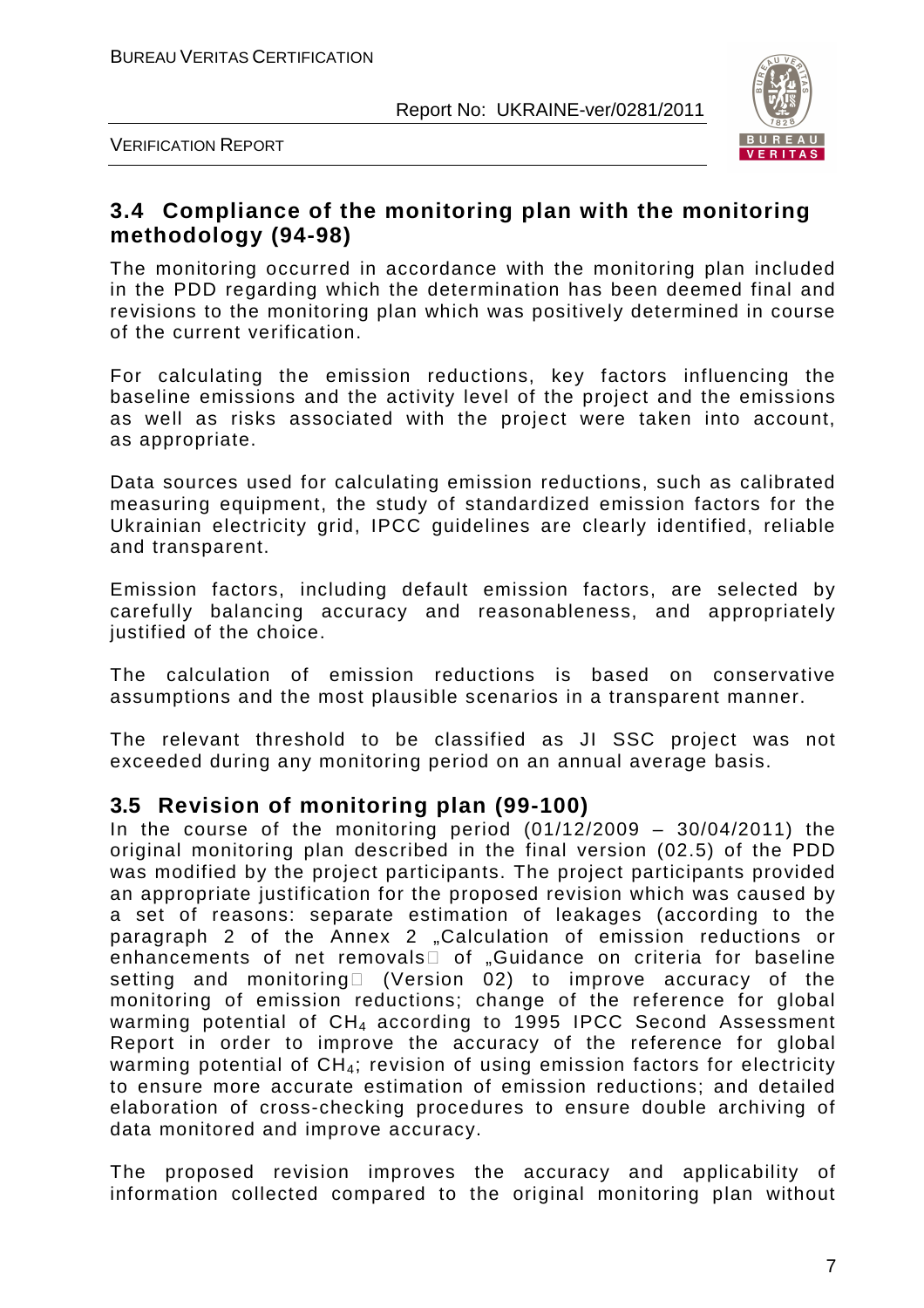

VERIFICATION REPORT

changing conformity with the relevant rules and regulations for the establishment of monitoring plans.

The monitoring of the project is complete, effective and reliable. All relevant emission sources are covered by the monitoring plan and the boundaries of the project are defined correctly and transparently. All pertinent parameters were monitored and determined as prescribed. The collected data were stored during the whole monitoring period. The monitoring methodologies and supporting records were sufficient to enable verification of emission reductions. During the verification process, no significant lacks of evidence were detected.

#### **3.6 Data management (101)**

The data and their sources, provided in monitoring report, are clearly identified, reliable and transparent.

The implementation of data collection procedures is in accordance with the monitoring plan, including the quality control and quality assurance procedures.

In order to ensure accurate recording of the monitoring data the special Monitoring Procedure was introduced at the Enterprise. The Procedure was approved by the Director of PRAE "Uman Greenhouse Combinate", Gordiy M.V. Under the Procedure the Deputy Director for Technical Modernization is responsible for the supervising and archiving of the monitoring data. According to the paragraph 6 of the Procedure, Deputy Director for Technical Modernization is responsible for keeping of the monitoring data for at least two years after the last transfer of ERUs for the current joint implementation project.

The Procedure clearly points out the distribution of powers and duties. Monitoring data are daily recorded by the operators of cogeneration units and heat engineer of Talne department respectively. On the basis of the data recorded boiler-house manager and electrical engineer are responsible for providing monthly reports to the Deputy Director for Technical Modernization. In the Monitoring Procedure monitoring parameter, its unit, recording frequency, way of archiving, calibration frequency is indicated so to ensure proper data metering, recording and archiving.

Within Monitoring Procedure cross-checking procedures are also foreseen. A particular cross-checking procedure for estimating and/or measuring of each monitoring parameter was developed in details to assure accuracy of emission reductions estimation.

Deputy Director for Technical Modernization is responsible for the performance to LLC "KT-Energy" all monitoring data that is necessary for GHGs emission reduction calculations. The specialists of LLC "KT-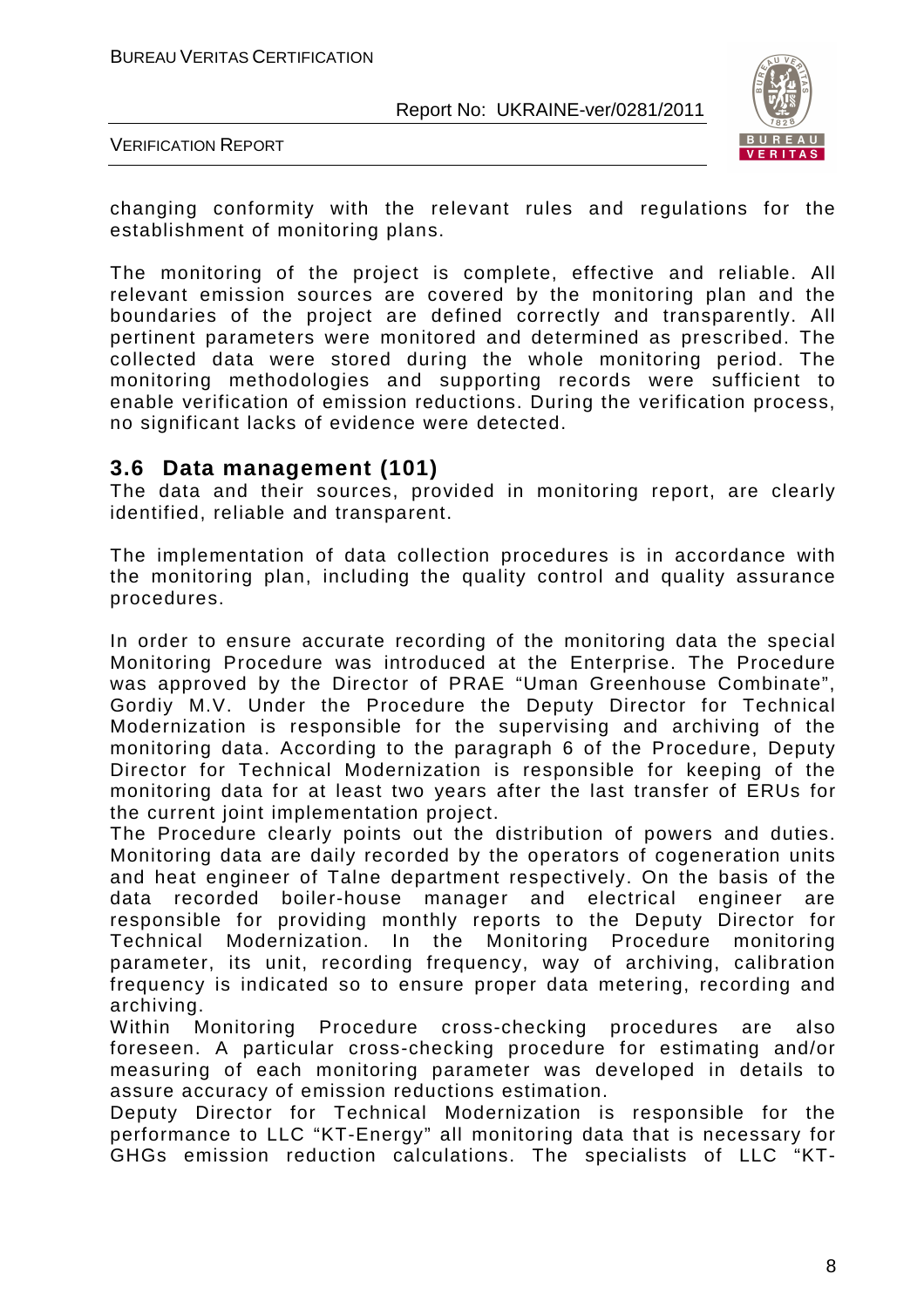

VERIFICATION REPORT

Energy" provide calculation of actual emission reductions according to the monitoring plan implemented.

The names of the personnel involved for this monitoring period are following:

- 1. Deputy Director for Technical Modernization, Zozulya Kostyantyn
- 2. Chief heat engineer, Kolomiets Mykola
- 3. Boiler-house manager, Petyk Vasyl
- 4. Electrical engineer, Koroban Volodymyr
- 5. Heat engineer of Talne department, Gorbachenko Yuriy

To ensure proper operating and maintenance of the cogeneration units in Uman and heat-utilizers in Talne initial trainings of the personnel were conducted. The trainings have been provided by technical consultant of Power Units Department of Zeppelin Ukraine LLC on December 18th, 2009. According to the Act on Conducting the Trainings boiler-house manager, electrical engineers, cogeneration units operators have successfully passed the training course on general principles of functioning and the rules of operation of the installed equipment as well as were acquainted with the specific characteristics of the CHPs and safety regulation. As it was mentioned before, the special Monitoring Procedure was introduced at the Enterprise. According to the Act on Conducting the Trainings for Monitoring Parameters for Calculation of Emission Reduction from 20th of October, 2009, the stuff involved in the monitoring of parameters was also acquainted with the Procedure.

The function of the monitoring equipment, including its calibration status, is in order.

The evidence and records used for the monitoring are maintained in a traceable manner.

The data collection and management system for the project is in accordance with the monitoring plan.

## **3.7 Verification regarding programmes of activities (102- 110)**

Not applicable.

#### **4 VERIFICATION OPINION**

Bureau Veritas Certification has performed the initial and 1<sup>st</sup> periodic verification of the "Cogeneration and Utilization of Waste Heat at Uman Greenhouse Combinate" project in Ukraine, which applies JI specific approach. The verification was performed on the basis of UNFCCC criteria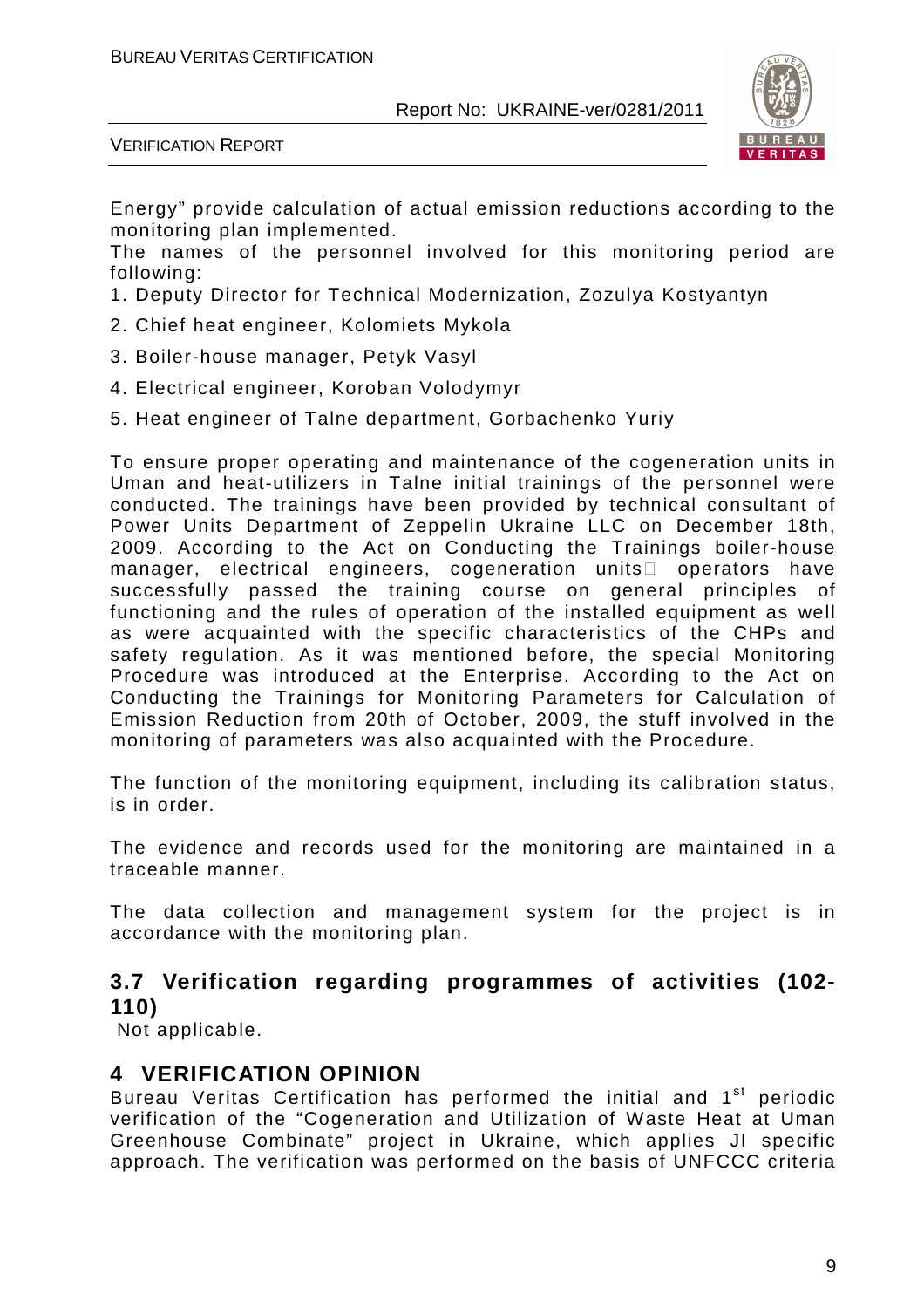

VERIFICATION REPORT

and host country criteria and also on the criteria given to provide for consistent project operations, monitoring and reporting.

The verification consisted of the following three phases: i) desk review of the project design and the baseline and monitoring plan; ii) follow-up interviews with project stakeholders; iii) resolution of outstanding issues and the issuance of the final verification report and opinion.

The management of PRAE "Uman Greenhouse Combinate" is responsible for the preparation of the GHG emissions data and the reported GHG emissions reductions of the project on the basis set out within the project Monitoring and Verification Plan indicated in the final PDD version 02.5 and in the revisions to the monitoring plan which was positively determined in course of the current verification. The development and maintenance of records and reporting procedures in accordance with that plan, including the calculation and determination of GHG emission reductions from the project, is the responsibility of the management of the project.

Bureau Veritas Certification verified the Project Monitoring Report version 1.2 for the reporting period as indicated below. Bureau Veritas Certification confirms that the project is implemented as per determined changes. Installed equipment being essential for generating emission reduction runs reliably and is calibrated appropriately. The monitoring system is in place and the project is generating GHG emission reductions.

Bureau Veritas Certification can confirm that the GHG emission reduction is accurately calculated and is free of material errors, omissions, or misstatements. Our opinion relates to the project's GHG emissions and resulting GHG emissions reductions reported and related to the approved project baseline and monitoring, and its associated documents. Based on the information we have seen and evaluated, we confirm, with a reasonable level of assurance, the following statement:

Reporting period: From 01/12/2009 to 31/12/2009

| Baseline emissions         | $: 4263$ t $CO2$ equivalents.           |
|----------------------------|-----------------------------------------|
| Project emissions          | $: 1219$ t CO <sub>2</sub> equivalents. |
| Leakages                   | : 255 t CO <sub>2</sub> equivalents.    |
| <b>Emission Reductions</b> | : 2 789 t CO <sub>2</sub> equivalents.  |
|                            |                                         |

|                            | Reporting period: From 01/01/2010 to 31/12/2010 |
|----------------------------|-------------------------------------------------|
| <b>Baseline emissions</b>  | : 45 963 t CO <sub>2</sub> equivalents.         |
| Project emissions          | $: 11$ 914 t $CO2$ equivalents.                 |
| Leakages                   | : 2 491 t CO <sub>2</sub> equivalents.          |
| <b>Emission Reductions</b> | : 31 558 t CO <sub>2</sub> equivalents.         |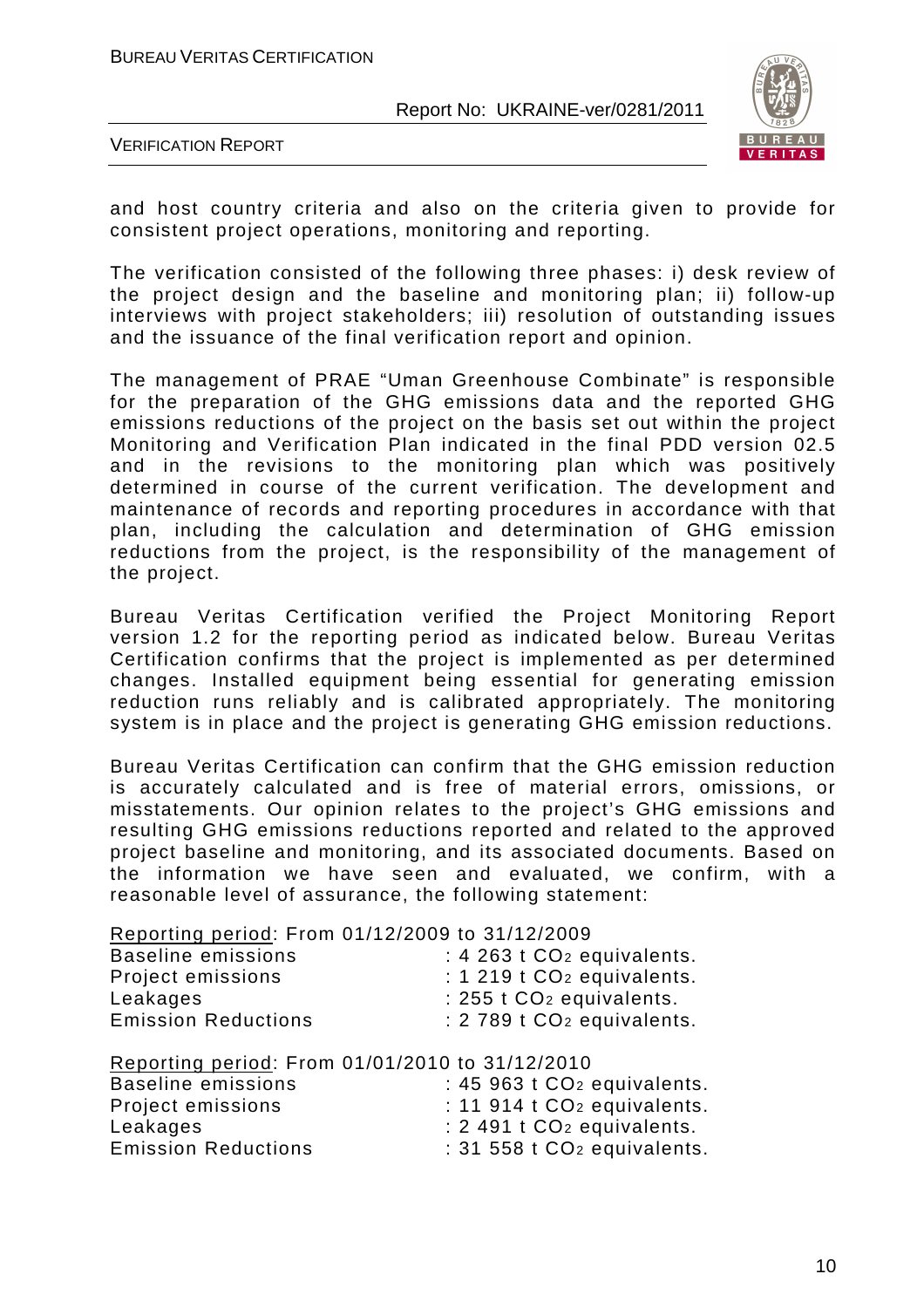

VERIFICATION REPORT

Reporting period: From 01/01/2011 to 30/04/2011

Project emissions

Baseline emissions : 25 774 t CO<sub>2</sub> equivalents.<br>Project emissions : 6 528 t CO<sub>2</sub> equivalents. Leakages : 1 365 t CO<sub>2</sub> equivalents.<br>Emission Reductions : 17 881 t CO<sub>2</sub> equivalents  $: 17881$  t CO<sub>2</sub> equivalents.

For the monitoring period  $(01/12/2009 - 30/04/2011)$ , total amount of emission reductions is 52 228 CO2 equivalents.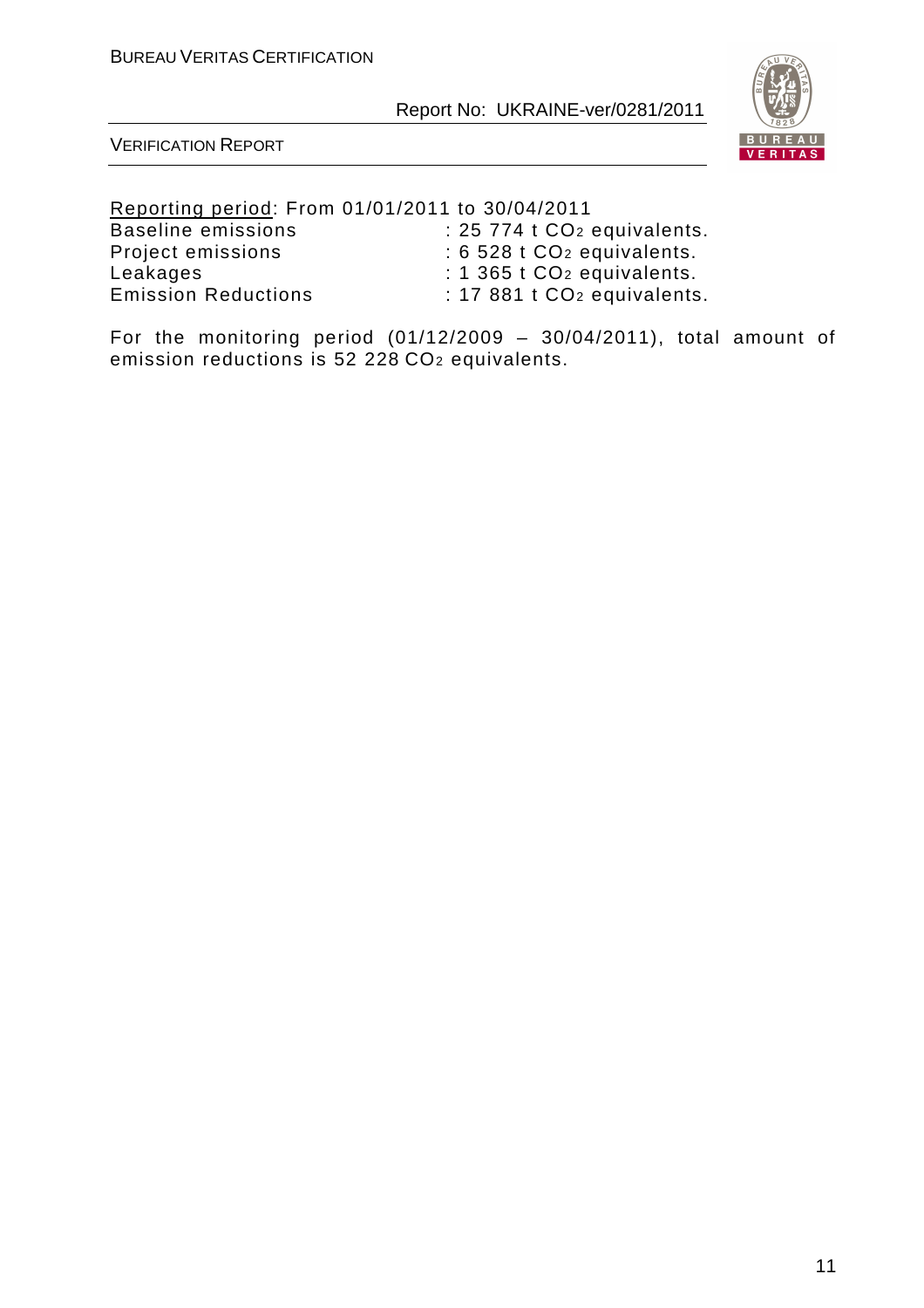

VERIFICATION REPORT

## **5 REFERENCES**

#### **Category 1 Documents:**

Documents provided by LLC "KT-Energy" that relate directly to the GHG components of the project.

- /1/ PDD "Cogeneration and Utilization of Waste Heat at Uman Greenhouse Combinate" version 02.5 dated 11/11/2010.
- /2/ Monitoring Report "Cogeneration and Utilization of Waste Heat at Uman Greenhouse Combinate", version 1.0 dated 12.05.2011.
- /3/ Monitoring Report "Cogeneration and Utilization of Waste Heat at Uman Greenhouse Combinate", version 1.1 dated 07.06.2011.
- /4/ Monitoring Report "Cogeneration and Utilization of Waste Heat at Uman Greenhouse Combinate", version 1.2 dated 08.06.2011.
- /5/ Excel-file "Uman\_Actual ERUs\_12 09-4 11\_V1.1" dated 07.06.2011.
- /6/ Letter of Endorsement № 516/23/7 dated 15.05.2009 issued by the National Environmental Investments Agency of Ukraine.
- /7/ Letter of Approval #463/23/7 for the project "Cogeneration and Utilization of Waste Heat at Uman Greenhouse Combinate" issued by National Environmental Investment Agency of Ukraine dated 02.03.2011.
- /8/ Letter of Approval for the project "Cogeneration and Utilization of Waste Heat at Uman Greenhouse Combinate" issued by Federal Environment Agency, German Emissions Trading Authority, dated 07/04/2001.

#### **Category 2 Documents:**

Background documents related to the design and/or methodologies employed in the design or other reference documents.

- /1/ Glossary of JI terms, version 03, JISC.
- /2/ Guidance on Criteria for Baseline Setting and Monitoring, version 02, JISC.
- /3/ JISC "Clarification regarding the public availability of documents under the verification procedure under the Joint Implementation Supervisory Committee." Version 03.
- /4/ Statement of state entrance commission on putting into operation unit after its construction dated 29.12.2008.
- /5/ Contract #323-07 on making, supply, installing, and putting into operation heat-recovery unit dated 18.05.2007.
- /6/ Technical assignment on development of working project on system for heat recovery on CS "Тальное" dated 13.11.2006.
- /7/ Permit on construction work performance #399 dated 26 November 2007.
- /8/ Statement on unit preparedness for putting into commission #1 dated 30.11.2009.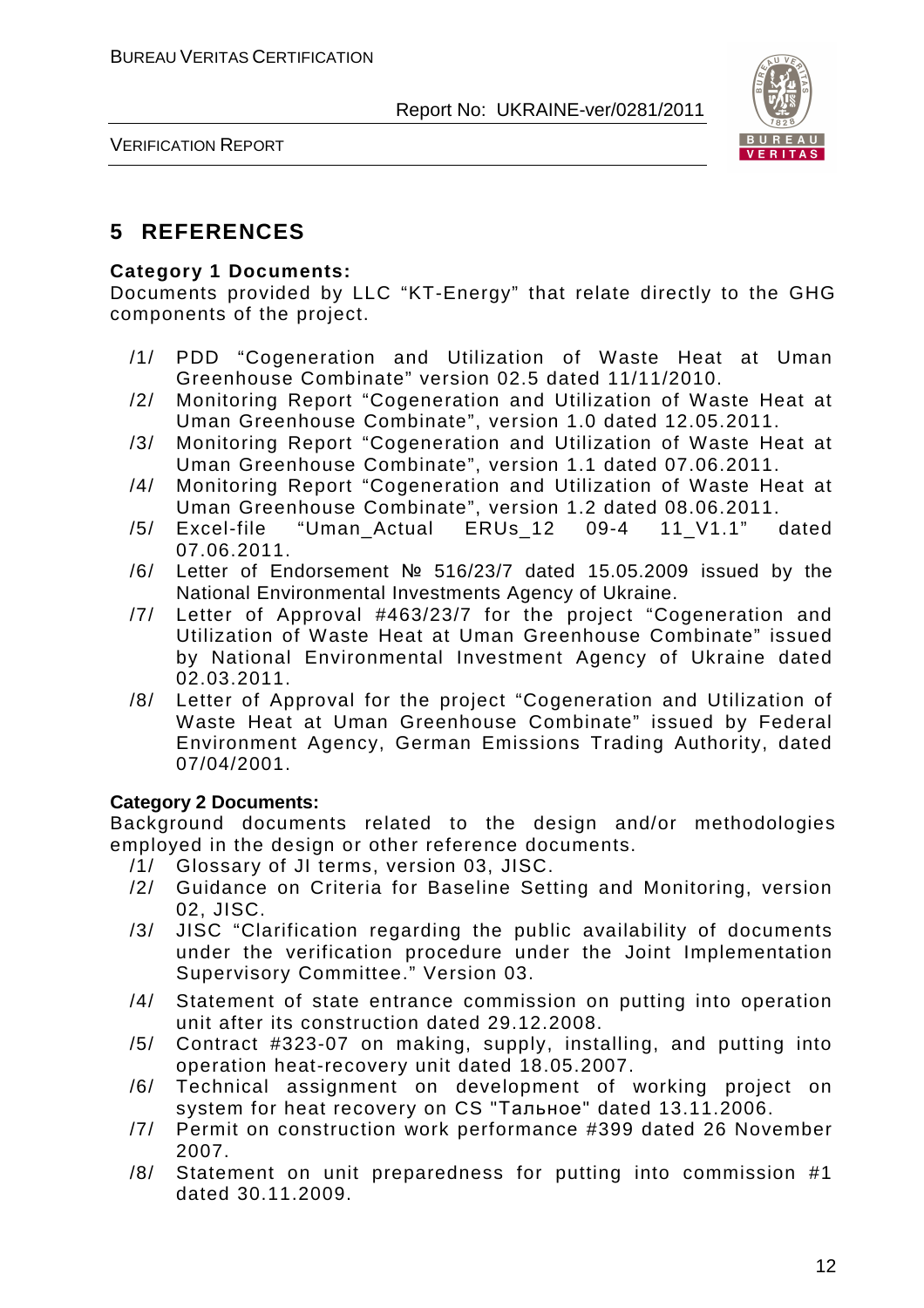

VERIFICATION REPORT

- /9/ Report on parameters monitoring results for calculation of emission reductions within JI project implementation "Cogeneration and Utilization of Waste Heat at Uman Greenhouse Combinate" dated December 2009.
- /10/ Report on parameters monitoring results for calculation of emission reductions within JI project implementation "Cogeneration and Utilization of Waste Heat at Uman Greenhouse Combinate" dated January 2010.
- /11/ Report on parameters monitoring results for calculation of emission reductions within JI project implementation "Cogeneration and Utilization of Waste Heat at Uman Greenhouse Combinate" dated February 2010.
- /12/ Report on parameters monitoring results for calculation of emission reductions within JI project implementation "Cogeneration and Utilization of Waste Heat at Uman Greenhouse Combinate" dated March 2010.
- /13/ Report on parameters monitoring results for calculation of emission reductions within JI project implementation "Cogeneration and Utilization of Waste Heat at Uman Greenhouse Combinate" dated May 2010.
- /14/ Report on parameters monitoring results for calculation of emission reductions within JI project implementation "Cogeneration and Utilization of Waste Heat at Uman Greenhouse Combinate" dated June 2010.
- /15/ Report on parameters monitoring results for calculation of emission reductions within JI project implementation "Cogeneration and Utilization of Waste Heat at Uman Greenhouse Combinate" dated July 2010.
- /16/ Report on parameters monitoring results for calculation of emission reductions within JI project implementation "Cogeneration and Utilization of Waste Heat at Uman Greenhouse Combinate" dated August 2010.
- /17/ Report on parameters monitoring results for calculation of emission reductions within JI project implementation "Cogeneration and Utilization of Waste Heat at Uman Greenhouse Combinate" dated September 2010.
- /18/ Report on parameters monitoring results for calculation of emission reductions within JI project implementation "Cogeneration and Utilization of Waste Heat at Uman Greenhouse Combinate" dated October 2010.
- /19/ Report on parameters monitoring results for calculation of emission reductions within JI project implementation "Cogeneration and Utilization of Waste Heat at Uman Greenhouse Combinate" dated November 2010.
- /20/ Report on parameters monitoring results for calculation of emission reductions within JI project implementation "Cogeneration and Utilization of Waste Heat at Uman Greenhouse Combinate"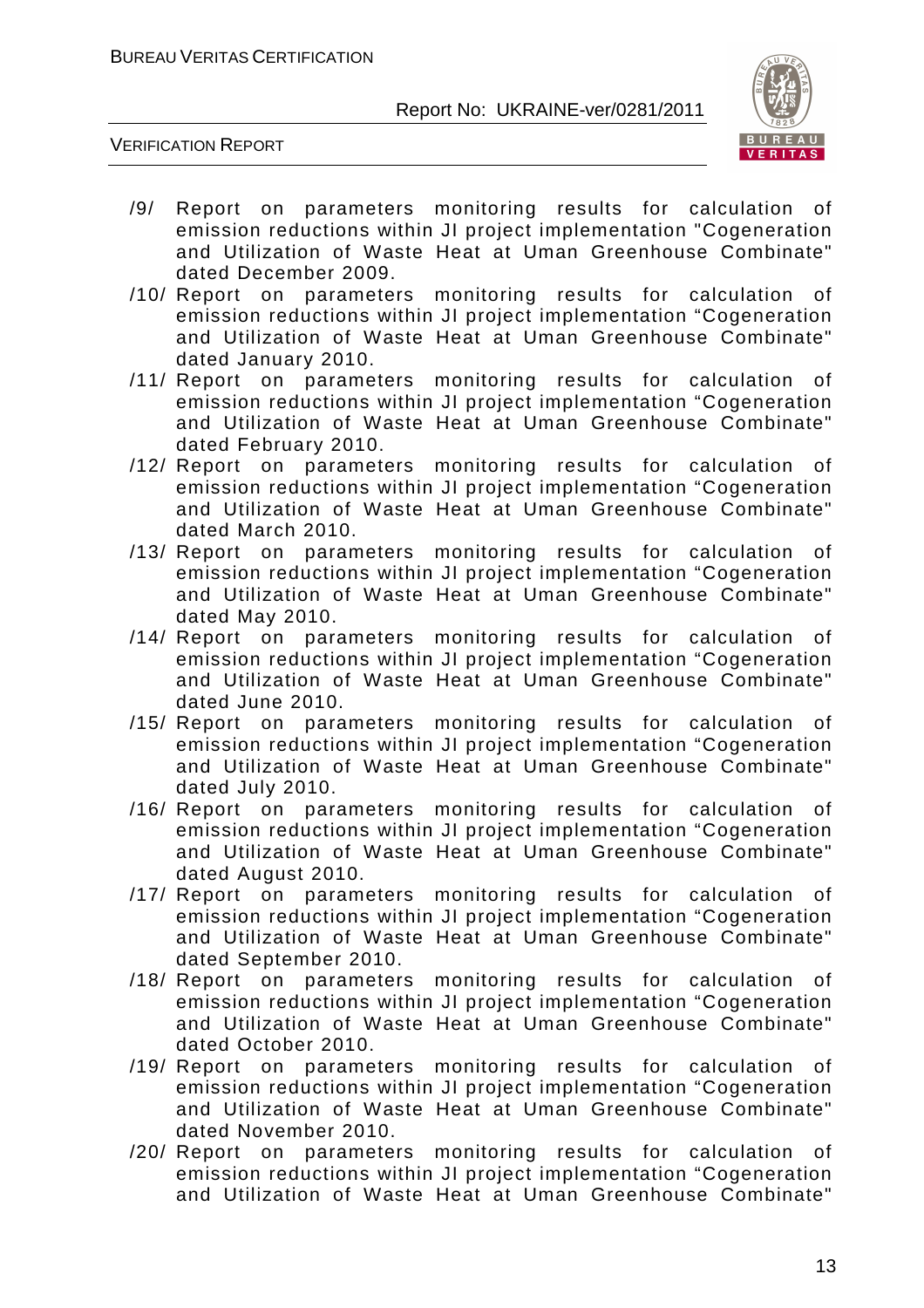



dated December 2010.

- /21/ Report on parameters monitoring results for calculation of emission reductions within JI project implementation "Cogeneration and Utilization of Waste Heat at Uman Greenhouse Combinate" dated January 2011.
- /22/ Report on parameters monitoring results for calculation of emission reductions within JI project implementation "Cogeneration and Utilization of Waste Heat at Uman Greenhouse Combinate" dated February 2011.
- /23/ Report on parameters monitoring results for calculation of emission reductions within JI project implementation "Cogeneration and Utilization of Waste Heat at Uman Greenhouse Combinate" dated March 2011.
- /24/ Report on parameters monitoring results for calculation of emission reductions within JI project implementation "Cogeneration and Utilization of Waste Heat at Uman Greenhouse Combinate" dated April 2011.
- /25/ Order #640 on appointment of people responsible for parameters monitoring conducting (for emission reductions calculation) dated 10 September 2009.
- /26/ Procedure for monitoring greenhouse emission reductions within JI project implementation "Cogeneration and Utilization of Waste Heat at Uman Greenhouse Combinate", version 1.0 dated 10.09.2009.
- /27/ Form #1. Parameters for monitoring of greenhouse emission reductions.
- /28/ Procedure for monitoring greenhouse emission reductions within JI project implementation "Cogeneration and Utilization of Waste Heat at Uman Greenhouse Combinate", version 1.1 dated 22.11.2010.
- /29/ Certificate on physical-chemical parameters of natural gas accepted by PRAE "Uman Greenhouse Combinate" gas pipeline "Союз" dated December 2008.
- /30/ Passport on physical-chemical parameters of natural gas accepted by PRAE "Uman Greenhouse Combinate" gas pipeline "Союз" dated January 2010.
- /31/ Passport on physical-chemical parameters of natural gas accepted by PRAE "Uman Greenhouse Combinate" gas pipeline "Союз" dated February 2010.
- /32/ Passport on physical-chemical parameters of natural gas accepted by PRAE "Uman Greenhouse Combinate" gas pipeline "Союз" dated March 2010.
- /33/ Passport on physical-chemical parameters of natural gas accepted by PRAE "Uman Greenhouse Combinate" gas pipeline "Союз" dated April 2010.
- /34/ Passport on physical-chemical parameters of natural gas accepted by PRAE "Uman Greenhouse Combinate" gas pipeline "Союз"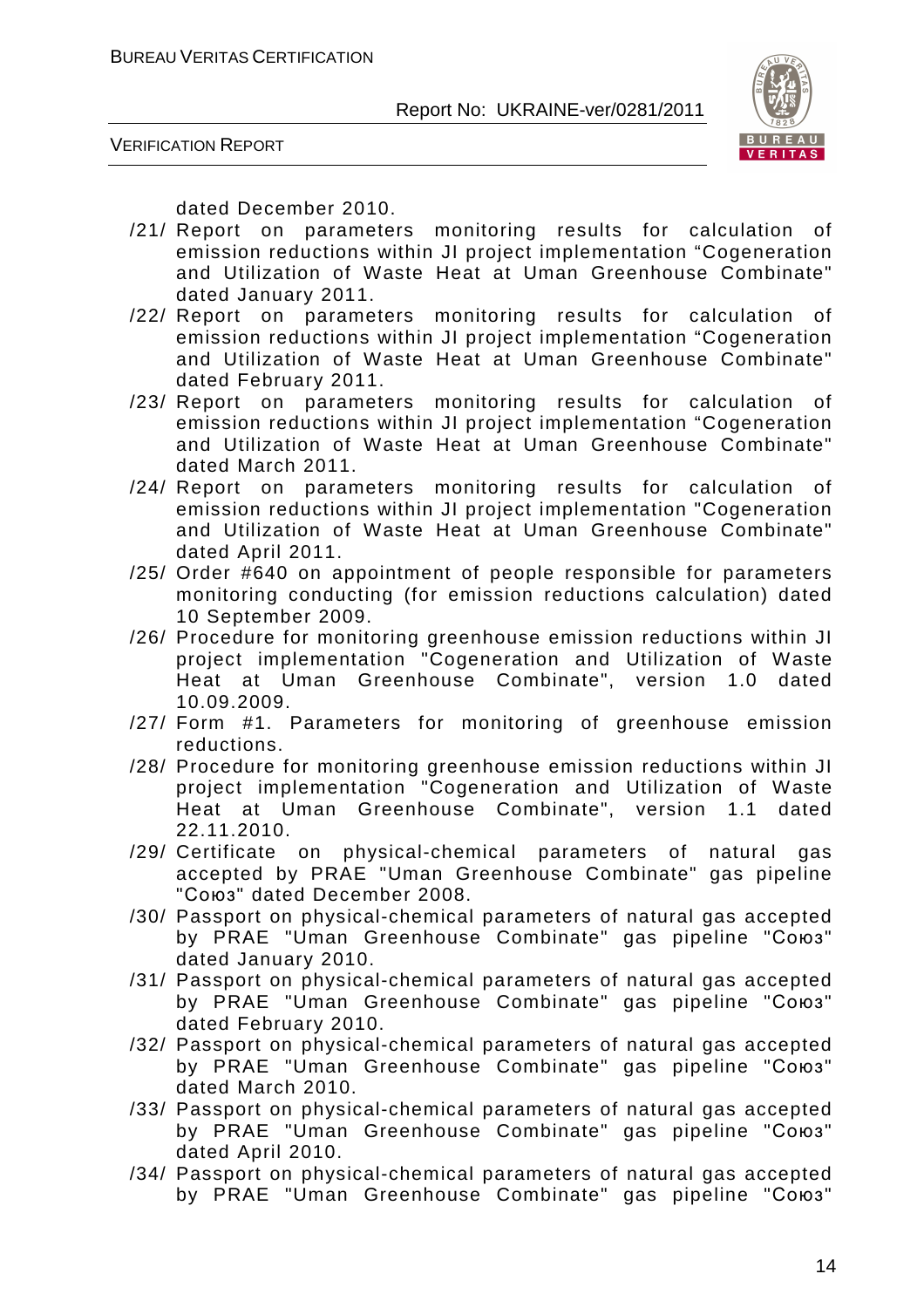



dated May 2010.

- /35/ Passport on physical-chemical parameters of natural gas accepted by PRAE "Uman Greenhouse Combinate" gas pipeline "Союз" dated June 2010.
- /36/ Passport on physical-chemical parameters of natural gas accepted by PRAE "Uman Greenhouse Combinate" gas pipeline "Союз" dated July 2010.
- /37/ Passport on physical-chemical parameters of natural gas accepted by PRAE "Uman Greenhouse Combinate" gas pipeline "Союз" dated August 2010.
- /38/ Passport on physical-chemical parameters of natural gas accepted by PRAE "Uman Greenhouse Combinate" gas pipeline "Союз" dated September 2010.
- /39/ Passport on physical-chemical parameters of natural gas accepted by PRAE "Uman Greenhouse Combinate" gas pipeline "Союз" dated October 2010.
- /40/ Passport on physical-chemical parameters of natural gas accepted by PRAE "Uman Greenhouse Combinate" gas pipeline "Союз" dated November 2010.
- /41/ Passport on physical-chemical parameters of natural gas accepted by PRAE "Uman Greenhouse Combinate" gas pipeline "Союз" dated December 2010.
- /42/ Passport on physical-chemical parameters of natural gas accepted by PRAE "Uman Greenhouse Combinate" gas pipeline "Союз" dated January 2011.
- /43/ Passport on physical-chemical parameters of natural gas accepted by PRAE "Uman Greenhouse Combinate" gas pipeline "Союз" dated February 2011.
- /44/ Passport on physical-chemical parameters of natural gas accepted by PRAE "Uman Greenhouse Combinate" gas pipeline "Союз" dated March 2011.
- /45/ Passport on physical-chemical parameters of natural gas accepted by PRAE "Uman Greenhouse Combinate" gas pipeline "Союз" dated April 2011.
- /46/ Statement on installing heat water meter СВТУ 10 М for accounting of heat produced by heat utilizer ТУВ 16 on CS "Тальное".
- /47/ Report on putting into operation. G3520C. GZN00611. 15.10.2009.
- /48/ Report on putting into operation. G3520C. GZN00702. 16.10.2009.
- /49/ Report on putting into operation. G3520C. GZN00610. 14.10.2009.
- /50/ Photo. Meter Actaris. Ser. #1174907003/8/2006.
- /51/ Photo. Meter Actaris. Ser. #2949107002/C/2008.
- /52/ Passport for the meter "Энергия-9" ser. #50107. Date of the last calibration: 05.11.2009.
- /53/ Passport for the meter "Энергия-9" ser. #50101. Date of the last calibration: 05.11.2009.
- /54/ Passport for the meter "Энергия-9" ser. #50099. Date of the last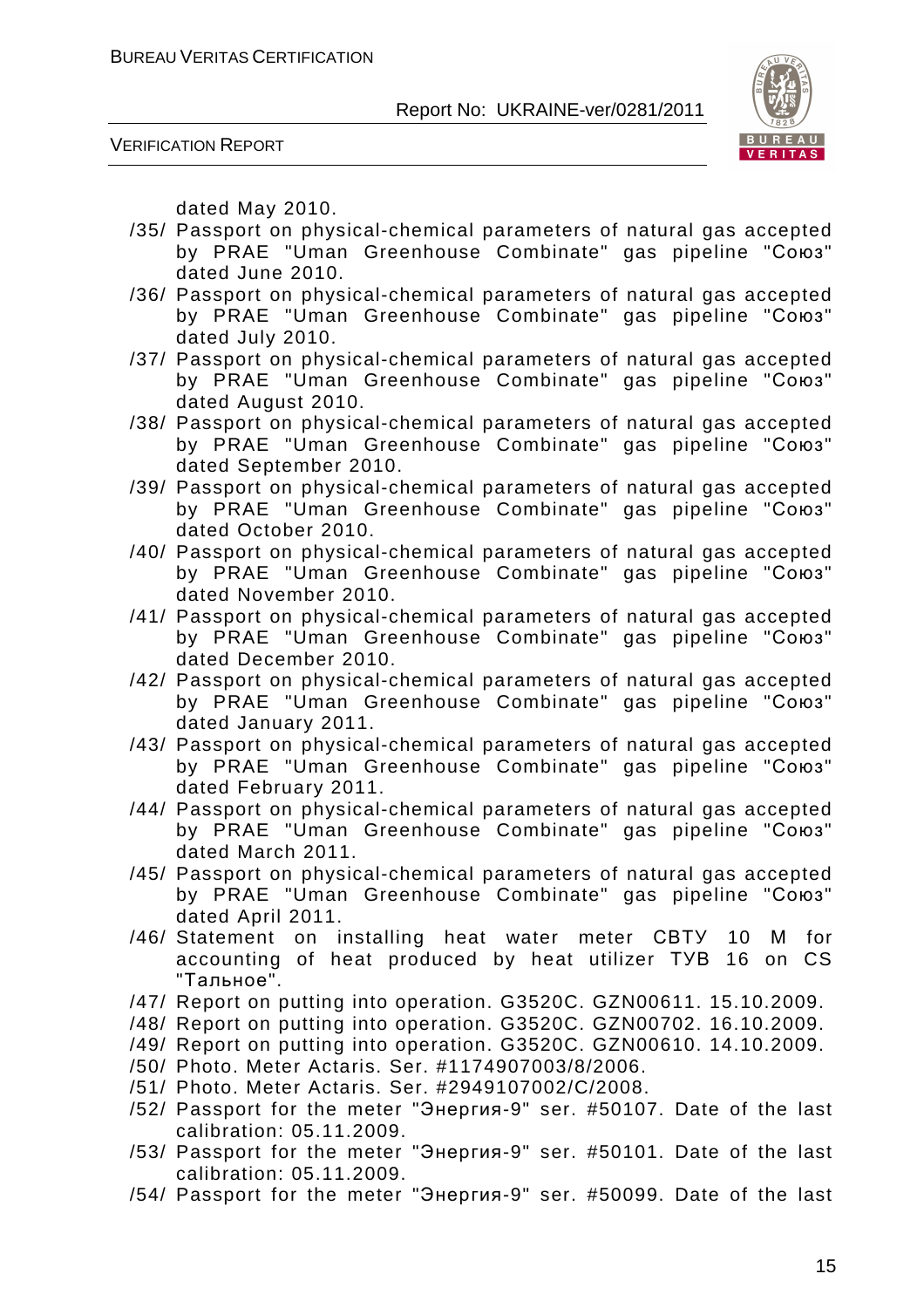



calibration: 05.11.2009.

- /55/ Passport for the meter "Энергия-9" ser. #49969. Date of the last calibration: 05.11.2009.
- /56/ Passport for heat control unit СПТ961.1 ser. #14693. Date of the last calibration: 08.01.2008.
- /57/ Passport. Sensor of pressure difference. Сапфір-22М ДД 2420. Date of the last calibration: 30.11.2009.
- /58/ Passport. Thermoelement. Date of the last calibration: 30.11.2009.
- /59/ Passport for gas volume corrector B25. Ser. #08158.
- /60/ Passport for corrector СПТ961 ser. #12897. Date of the last calibration: 05.06.2009.
- /61/ Statement of commission of experts of unit for accounting heat energy dated 23.06.2009.
- /62/ Statement on inspection of equipment in heat recovery system of GCS in Talne dated 24.11.2009.
- /63/ Passport for thermoelement of temperature difference resistance ТСПР-0490. Date of the last calibration: 05.06.2009.
- /64/ Calibration schedule for gas meters.
- /65/ Passport for heat water meter СВТУ-10М. №16298.
- /66/ Statement on putting into operation unit or accounting heat energy dated 22.11.2010.
- /67/ Photo. Heat water meter СВТУ-10М.
- /68/ Statement on conducting staff training for operation of cogeneration units on the basis of CATERPILLAR G3520C dated 18.12.2009.
- /69/ Statement on putting into operation gas piston electric power station CATERPILLAR G3520C with heat recovery system.
- /70/ Contract #37/2011 on supply of equipment, software, performance of installing and putting into operation works of making automated control system of parameters for gas consumption and heat production at PRAE "Uman Greenhouse Combinate" dated 06.04.2011.
- /71/ Photo. Meter "Энергия-9". #50099.
- /72/ Certificate on calibration of measuring working equipment. Heat water meter СВТУ-10М(М2) dated 20.01.2010.
- /73/ Passport for the meter "Энергия-9" ser. #50115. Date of the last calibration: 05.11.2009.
- /74/ Contractor agreement #36/2011 on supply of equipment, software, performance of installing and putting into operation works of making units for accounting gas consumption by divisions #1, 2, 3, 4 and heat production by electic boiler department at the central department of PRAE "Uman Greenhouse Combinate".
- /75/ Passport for the meter "Энергия-9" ser. #50099. Date of the last calibration: 05.11.2009.
- /76/ Passport for the meter "Энергия-9" ser. #50114. Date of the last calibration: 05.11.2009.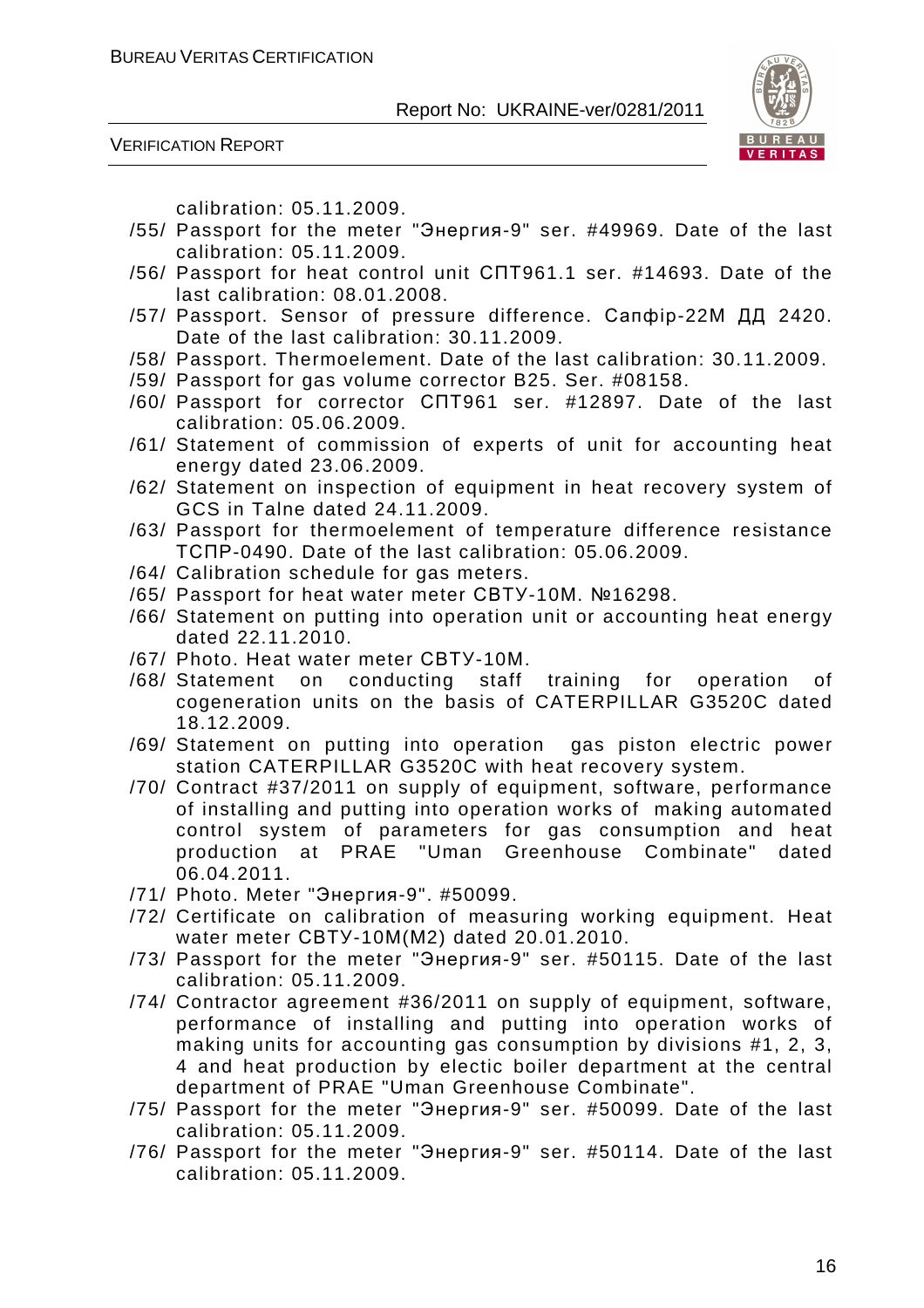

VERIFICATION REPORT

#### **Persons interviewed:**

List persons interviewed during the verification or persons that contributed with other information that are not included in the documents listed above.

- /1/ K.M. Zozulia deputy director for technical re-equipment of PRAE "Uman Greenhouse Combinate"
- /2/ V.I. Petyk head of the boiler house
- /3/ V.I.Koroban head of accounting service
- /4/ I.P. Leleka foreman of electric shop
- /5/ Y.M. Gorbachenko engineer of Talne department
- /6/ O.O. Shchyt deputy director of HCS
- /7/ K. O. Tomlyak director of LLC "KT-Energy"
- /8/ K.D. Levyk chief specialist of LLC "KT-Energy"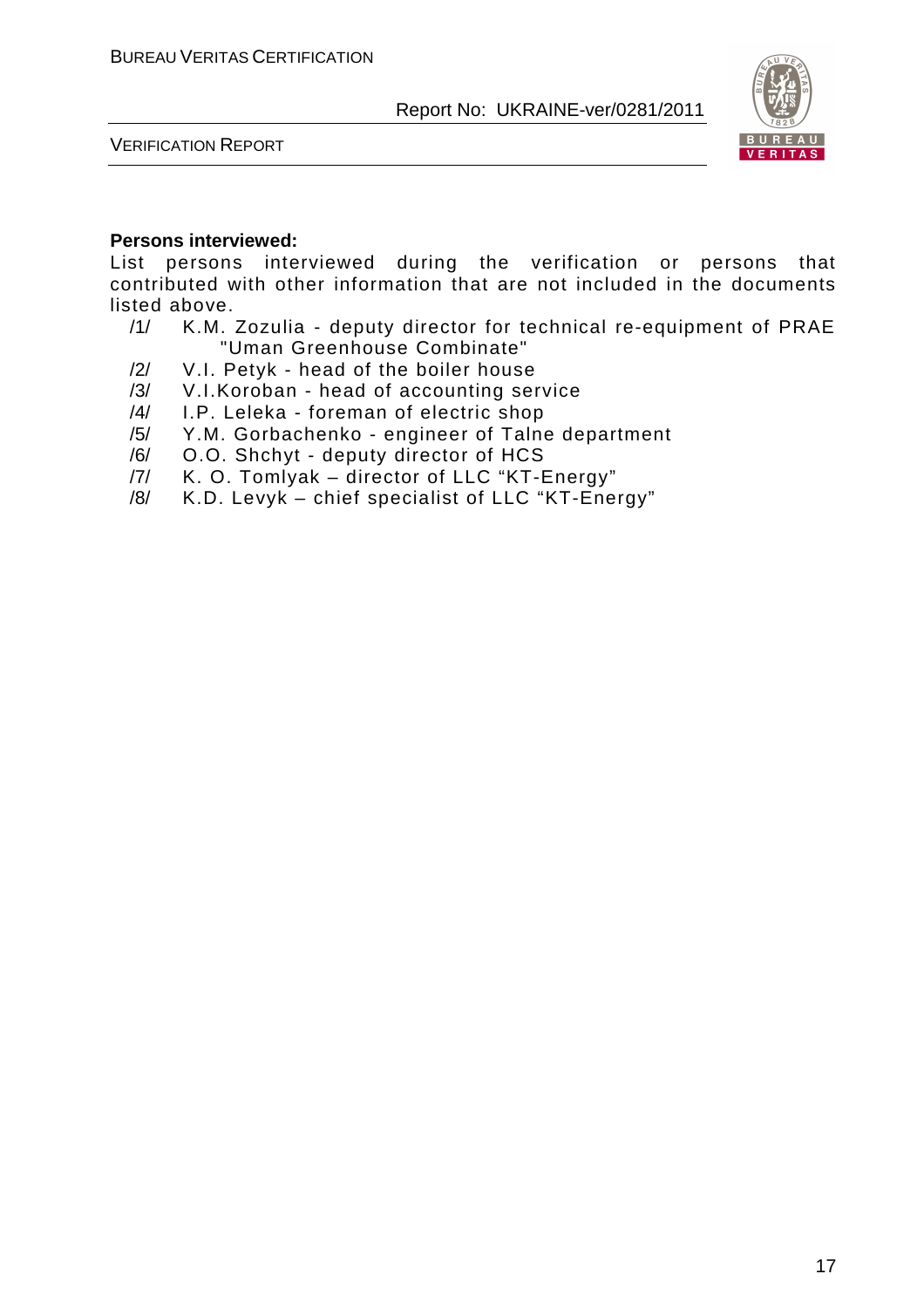

VERIFICATION REPORT

## APPENDIX A: VERIFICATION PROTOCOL

#### **Check list for verification, according to the JOINT IMPLEMENTATION DETERMINATION AND VERIFICATION MANUAL (Version 01)**

| <b>DVM</b><br>Paragr<br>aph | <b>Check Item</b>                                                                                                                                                                                                                                                                    | Initial finding                                                                                                                                                                                                                                                          | <b>Draft</b><br><b>Conclusi</b><br>on | <b>Final</b><br><b>Conclusi</b><br>on |
|-----------------------------|--------------------------------------------------------------------------------------------------------------------------------------------------------------------------------------------------------------------------------------------------------------------------------------|--------------------------------------------------------------------------------------------------------------------------------------------------------------------------------------------------------------------------------------------------------------------------|---------------------------------------|---------------------------------------|
|                             | <b>Project approvals by Parties involved</b>                                                                                                                                                                                                                                         |                                                                                                                                                                                                                                                                          |                                       |                                       |
| 90                          | Has the DFPs of at least one<br>Party involved, other than the<br>host Party, issued a written<br>project approval when submitting<br>the first verification report to the<br>secretariat for publication in<br>accordance with paragraph 38 of<br>the JI guidelines, at the latest? | The DFP of Germany (Party involved<br>which is not the host country) has issued a<br>written project approval (letter of approval<br>for the project "Cogeneration<br>and<br>Utilization of Waste Heat at<br>Uman<br>Greenhouse<br>Combinate"<br>dated<br>$07.04.2011$ . |                                       |                                       |
|                             |                                                                                                                                                                                                                                                                                      | <b>CAR 01.</b> Please, include in the Monitoring<br>Report the detailed information on letters<br>of approval issued by Parties involved.                                                                                                                                | <b>CAR 01</b>                         | <b>OK</b>                             |
| 91                          | all<br>the<br>written<br>project<br>Are<br>Parties involved<br>approvals by<br>unconditional?                                                                                                                                                                                        | All the written project approvals by Parties<br>involved are unconditional.                                                                                                                                                                                              | <b>OK</b>                             | <b>OK</b>                             |
|                             | <b>Project implementation</b>                                                                                                                                                                                                                                                        |                                                                                                                                                                                                                                                                          |                                       |                                       |
| 92                          | been<br>Has<br>the<br>project<br>implemented in accordance with<br>the PDD regarding which the<br>determination has been deemed                                                                                                                                                      | The project has been implemented in<br>accordance with the PDD listed on the<br>UNFCCC JI website.<br>final and is so listed on the $CAR$ 02. In the section A.2 of the                                                                                                  | <b>CAR 02</b>                         | <b>OK</b>                             |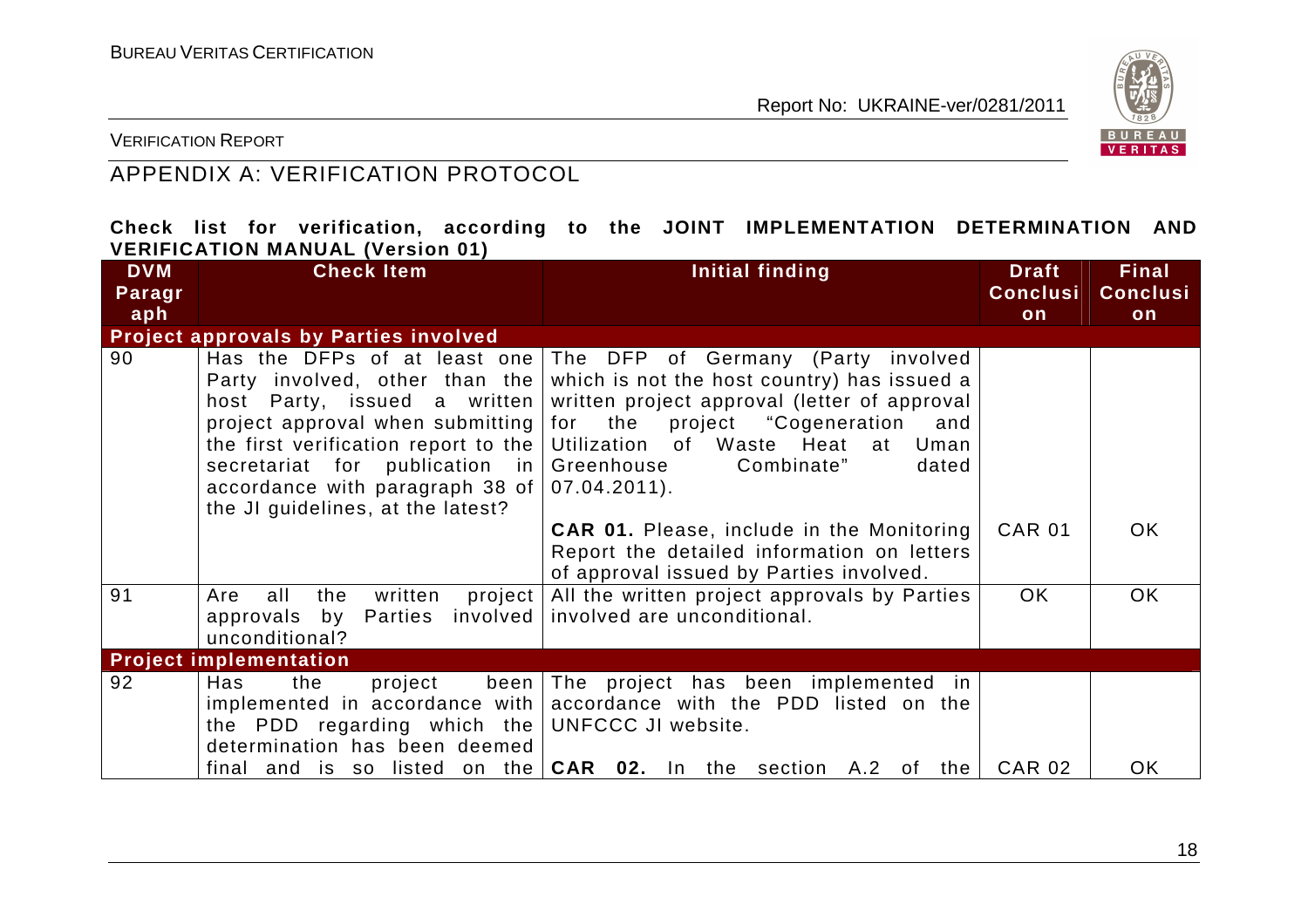

| <b>VERIFICATION REPORT</b>  |                                                                                                                                               |                                                                                                                                                                                                                                                                                    |                                       | BUREAU<br><b>VERITAS</b>              |
|-----------------------------|-----------------------------------------------------------------------------------------------------------------------------------------------|------------------------------------------------------------------------------------------------------------------------------------------------------------------------------------------------------------------------------------------------------------------------------------|---------------------------------------|---------------------------------------|
| <b>DVM</b><br>Paragr<br>aph | <b>Check Item</b>                                                                                                                             | Initial finding                                                                                                                                                                                                                                                                    | <b>Draft</b><br><b>Conclusi</b><br>on | <b>Final</b><br><b>Conclusi</b><br>on |
|                             | UNFCCC JI website?                                                                                                                            | Monitoring Report, registration number of<br>the JI project is not indicated because of<br>its absence; but now, the JI registration<br>reference number is already assigned to<br>the project. Please, indicate JI reference<br>registration number in the Monitoring<br>Report.  |                                       |                                       |
| 93                          | What is the status of operation of<br>the project during the monitoring<br>period?                                                            | Operation phase began in November 2009,<br>G3520C<br>when<br>three<br>Caterpillar<br>cogeneration units in Uman were put into<br>operation. In December 2009 one heat-<br>utilizer TUV-16 started to operate, the<br>other TUV-16 is expected to be put into<br>operation in 2011. |                                       |                                       |
|                             |                                                                                                                                               | CL 01. Please, give more<br>detailed<br>information concerning the expected time<br>second TUV-16<br>putting<br>into<br>the<br>0f.<br>operation (please, specify the month of<br>putting into operation).                                                                          | <b>CL 01</b>                          | <b>OK</b>                             |
|                             | <b>Compliance with monitoring plan</b>                                                                                                        |                                                                                                                                                                                                                                                                                    |                                       |                                       |
| 94                          | monitoring<br>Did<br>the<br>$occur$ in<br>accordance with the monitoring<br>included<br>the<br>PDD<br>in<br>plan<br>which<br>regarding<br>the | The monitoring does not occur fully in<br>accordance with the<br>monitoring<br>plan<br>included in the PDD.                                                                                                                                                                        |                                       |                                       |
|                             |                                                                                                                                               | determination has been deemed $ $ CAR 03. Please, correct section A.6 of the $ $                                                                                                                                                                                                   | <b>CAR 03</b>                         | <b>OK</b>                             |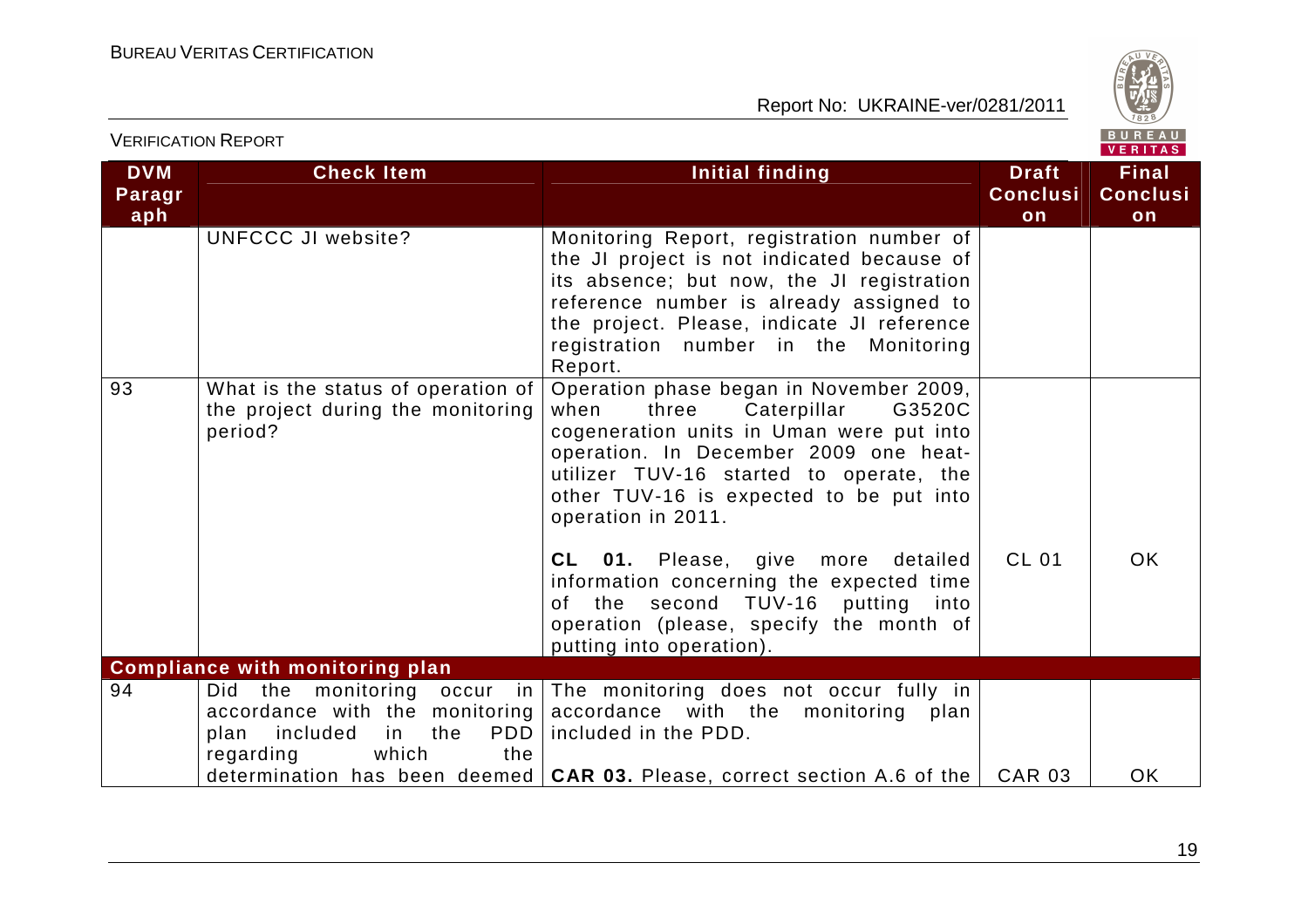

|                             |                                                                                                                                                                                                                                                                                                                                                                                    |                                                                                                                                                                                                                                                                                                                                                                                 |                                       | VERIIAS                               |
|-----------------------------|------------------------------------------------------------------------------------------------------------------------------------------------------------------------------------------------------------------------------------------------------------------------------------------------------------------------------------------------------------------------------------|---------------------------------------------------------------------------------------------------------------------------------------------------------------------------------------------------------------------------------------------------------------------------------------------------------------------------------------------------------------------------------|---------------------------------------|---------------------------------------|
| <b>DVM</b><br>Paragr<br>aph | <b>Check Item</b>                                                                                                                                                                                                                                                                                                                                                                  | <b>Initial finding</b>                                                                                                                                                                                                                                                                                                                                                          | <b>Draft</b><br><b>Conclusi</b><br>on | <b>Final</b><br><b>Conclusi</b><br>on |
|                             | final and is so listed<br>on the<br><b>UNFCCC JI website?</b>                                                                                                                                                                                                                                                                                                                      | Monitoring Report since the revisions<br>described in this section are connected not<br>to the PDD, but to the Monitoring plan.                                                                                                                                                                                                                                                 |                                       |                                       |
|                             |                                                                                                                                                                                                                                                                                                                                                                                    | <b>CAR 04.</b> Please, take into account that<br>improvement and detailed elaboration of<br>cross-checking<br>monitoring<br>procedures<br>should also be considered as revisions to<br>the Monitoring plan determined in the PDD<br>of the final version. Please, revise the<br>present Monitoring<br>plan taking<br>into<br>consideration<br>the<br>abovementioned<br>changes. | <b>CAR 04</b>                         | <b>OK</b>                             |
| 95(a)                       | calculating the emission<br>For<br>reductions or enhancements of<br>net removals, were key factors,<br>e.g. those listed in $23$ (b) (i)-(vii)<br>above, influencing the baseline<br>emissions or net removals and<br>the activity level of the project<br>and the emissions or removals as<br>well as risks associated with the<br>project taken into account, as<br>appropriate? | For calculating the emission reductions,<br>key factors influencing the baseline and<br>project emissions as well as<br>risks<br>associated with the project are taken into<br>account.                                                                                                                                                                                         | <b>OK</b>                             | <b>OK</b>                             |
| 95(b)                       | used<br>for $ $<br>Are<br>data<br>sources<br>emission reductions reductions<br>calculating                                                                                                                                                                                                                                                                                         | Data sources used for calculating emission<br>quite<br>reliable<br>are<br>and                                                                                                                                                                                                                                                                                                   |                                       |                                       |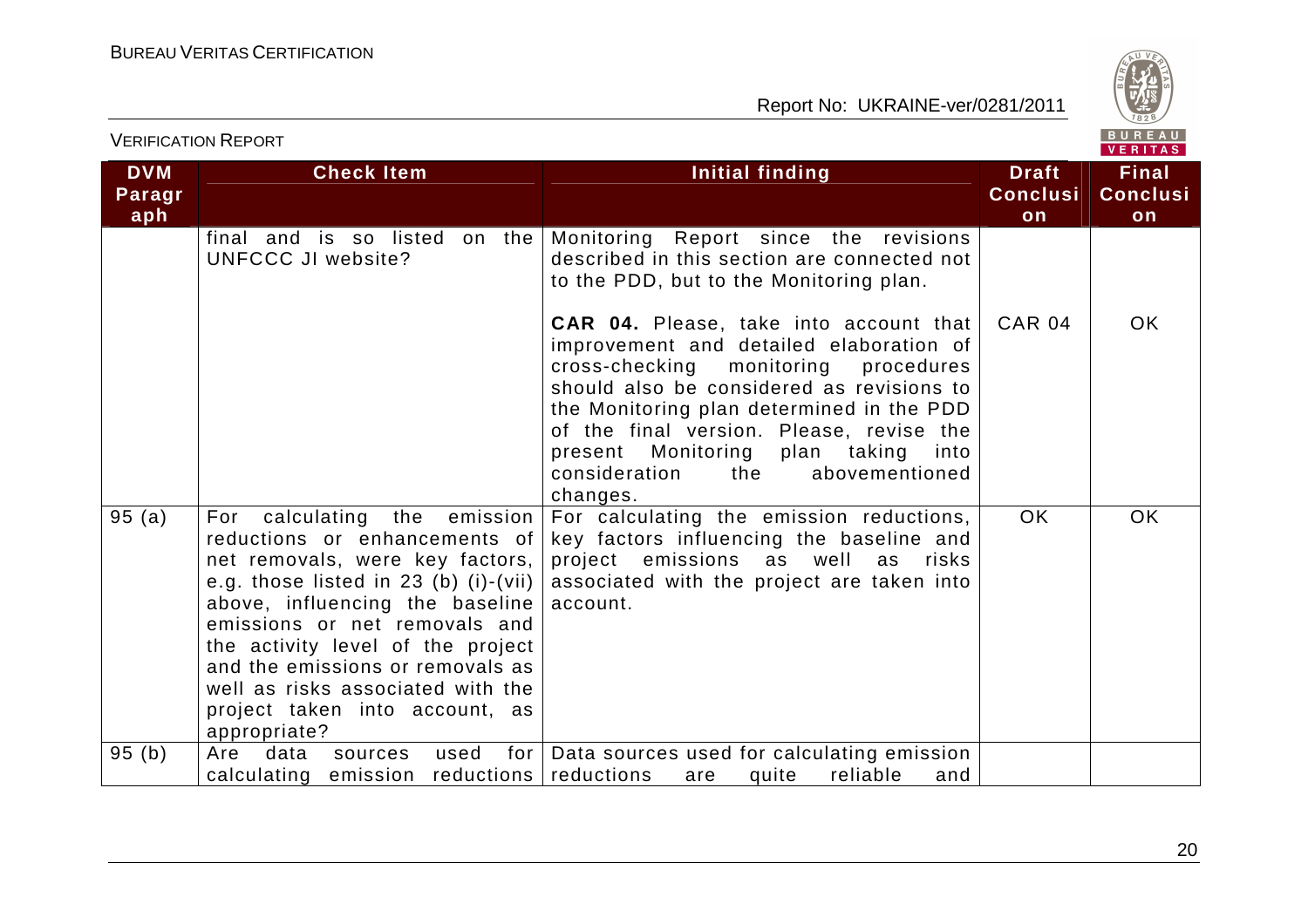

|                             |                                                                                                                                                                                                                                                                                          |                                                                                                                                                                                                                                                                                                                                                                                                                                    |                                       | VENII MOJ                             |
|-----------------------------|------------------------------------------------------------------------------------------------------------------------------------------------------------------------------------------------------------------------------------------------------------------------------------------|------------------------------------------------------------------------------------------------------------------------------------------------------------------------------------------------------------------------------------------------------------------------------------------------------------------------------------------------------------------------------------------------------------------------------------|---------------------------------------|---------------------------------------|
| <b>DVM</b><br>Paragr<br>aph | <b>Check Item</b>                                                                                                                                                                                                                                                                        | Initial finding                                                                                                                                                                                                                                                                                                                                                                                                                    | <b>Draft</b><br><b>Conclusi</b><br>on | <b>Final</b><br><b>Conclusi</b><br>on |
|                             | or enhancements of net removals<br>clearly identified, reliable and<br>transparent?                                                                                                                                                                                                      | transparent.<br>CL 02. Please, indicate the types and<br>serial numbers of three additional gas<br>meters (used for cross-checking method of<br>measuring and collecting of natural gas<br>consumption) mentioned in the section B.3<br>of the PDD.                                                                                                                                                                                | CL 02                                 | OK.                                   |
|                             |                                                                                                                                                                                                                                                                                          | CL 03. Please, justify that $CH_4$ and $N_2O$<br>emissions from natural gas combustion do<br>not exceed 1% of annual<br>average<br>anthropogenic emissions by sources of<br>GHGs as it is stated in the section A.5.2 of<br>the Monitoring Report.                                                                                                                                                                                 | CL 03                                 | <b>OK</b>                             |
| 95 $(c)$                    | Are emission factors, including<br>default emission factors, if used<br>for calculating the emission<br>reductions or enhancements of<br>removals,<br>selected<br>net<br>by<br>carefully balancing accuracy and<br>reasonableness,<br>and  <br>appropriately justified of the<br>choice? | Emission factors used for calculating the<br>emission reductions<br>are selected<br>by<br>carefully balancing<br>accuracy<br>and<br>reasonableness.<br><b>CAR 05.</b> Please, consider emission factor<br>for electricity of Ukrainian grid<br>as<br>parameters that should be monitored, and<br>represent this in the table in section B.2.3<br>of the Monitoring Report. And in the<br>revised monitoring plan, please, indicate | <b>CAR 05</b>                         | <b>OK</b>                             |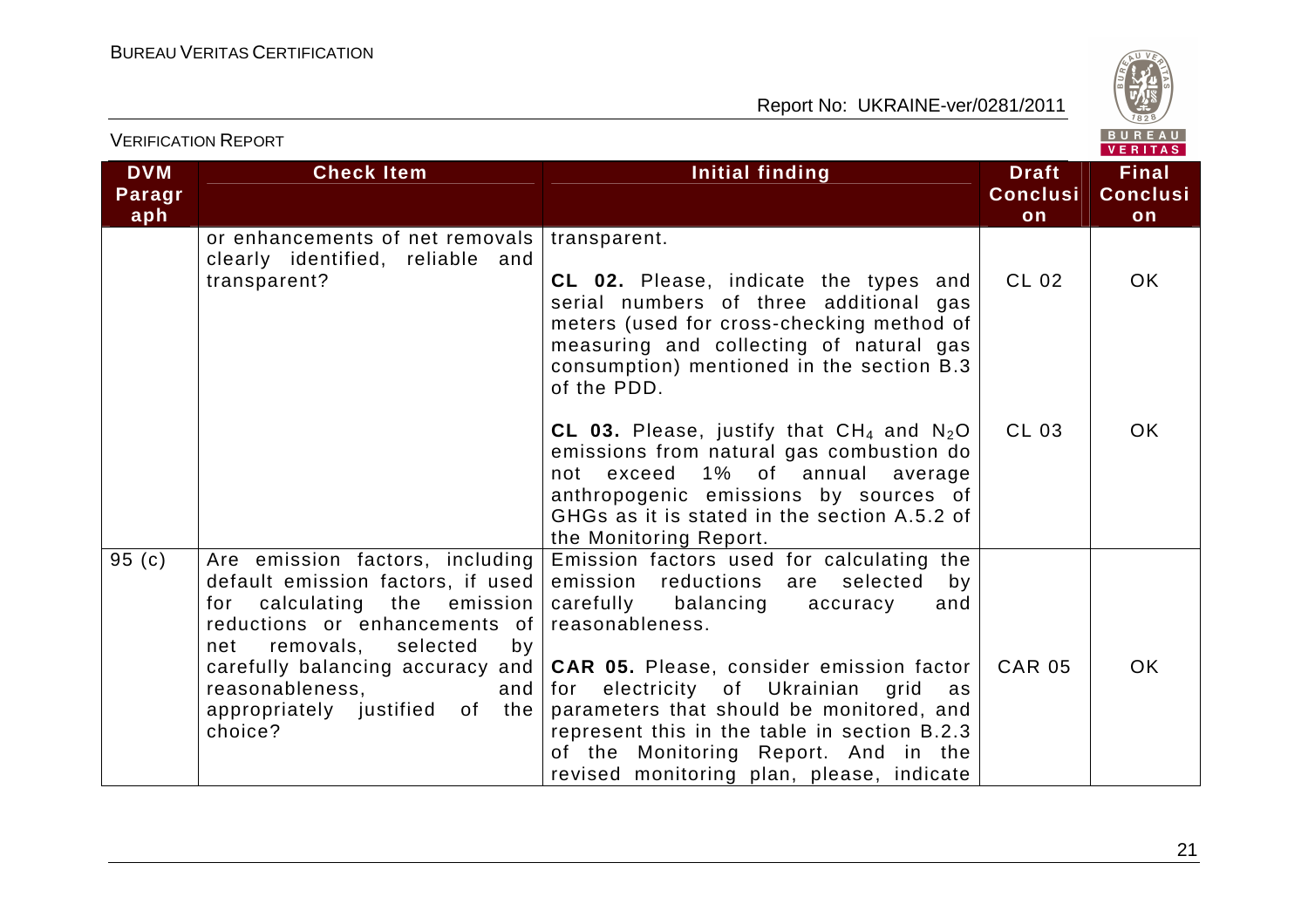

VERIFICATION REPORT

| <b>DVM</b><br>Paragr<br>aph | <b>Check Item</b>                                                                                                                                                                                | <b>Initial finding</b>                                                                                                                                                                                                                                                                                                                                                                         | <b>Draft</b><br><b>Conclusi</b><br>on | <b>Final</b><br><b>Conclusi</b><br>on |
|-----------------------------|--------------------------------------------------------------------------------------------------------------------------------------------------------------------------------------------------|------------------------------------------------------------------------------------------------------------------------------------------------------------------------------------------------------------------------------------------------------------------------------------------------------------------------------------------------------------------------------------------------|---------------------------------------|---------------------------------------|
|                             |                                                                                                                                                                                                  | that emission factor for electricity will be<br>monitored and evaluated according to<br>published researches, and as soon as any<br>other developed emission factor of the<br>Ukrainian electricity grid will be approved,<br>developer<br>project<br>will<br>the<br>make<br>appropriate modifications of emission<br>reduction calculations at the stage of<br>monitoring report development. |                                       |                                       |
| 95(d)                       | Is the calculation of emission<br>reductions or enhancements of<br>removals<br>net<br>based<br>on<br>conservative assumptions<br>and<br>the most plausible scenarios in a<br>transparent manner? | CL 04. Please, clarify (in the Monitoring<br>Report) whether the calculation<br>0f<br>emission<br>reductions<br>is<br>based<br>on<br>conservative assumptions or not. If yes,<br>please, indicate this information in the<br><b>Monitoring Report.</b>                                                                                                                                         | <b>CL 04</b>                          | <b>OK</b>                             |
|                             |                                                                                                                                                                                                  | <b>CAR 06.</b> Please, pay attention to the value<br>of emission reductions for the period<br>$01/01/2011 - 30/04/2011$ . The value stated<br>in the Monitoring Report is not accurate<br>difference<br>mathematical<br>between<br>the<br>baseline emissions and project<br>and<br>leakage emissions. Please, taking this into<br>consideration,<br>make<br>necessary<br>amendments.           | <b>CAR 06</b>                         | <b>OK</b>                             |
|                             | Applicable to JI SSC projects only                                                                                                                                                               |                                                                                                                                                                                                                                                                                                                                                                                                |                                       |                                       |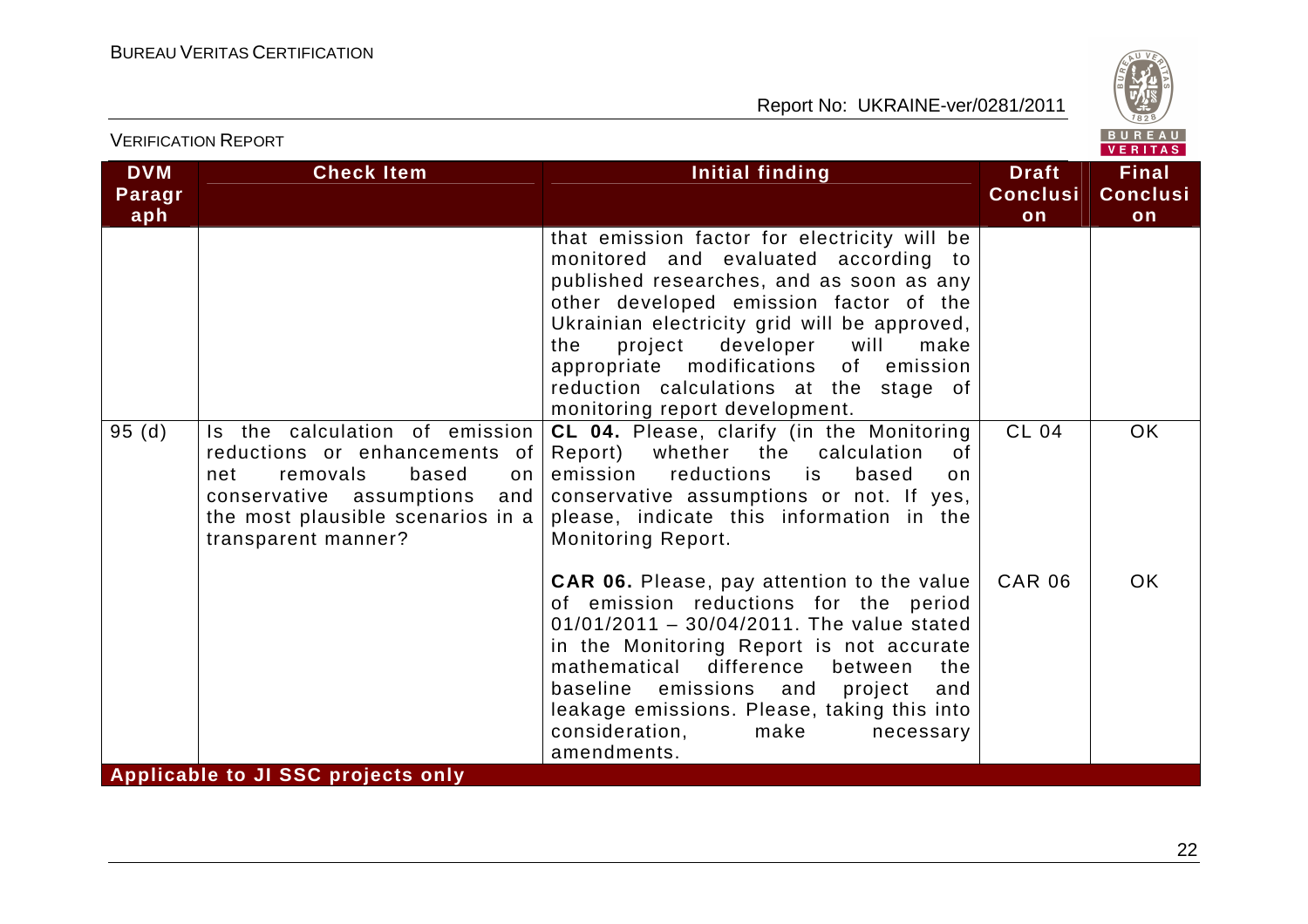

| <b>VERIFICATION REPORT</b>  |                                                                                                                                                                                                                                                                                                                                                 |                                                                                                                                             |                                       | BUREAU<br><b>VERITAS</b>              |  |
|-----------------------------|-------------------------------------------------------------------------------------------------------------------------------------------------------------------------------------------------------------------------------------------------------------------------------------------------------------------------------------------------|---------------------------------------------------------------------------------------------------------------------------------------------|---------------------------------------|---------------------------------------|--|
| <b>DVM</b><br>Paragr<br>aph | <b>Check Item</b>                                                                                                                                                                                                                                                                                                                               | <b>Initial finding</b>                                                                                                                      | <b>Draft</b><br><b>Conclusi</b><br>on | <b>Final</b><br><b>Conclusi</b><br>on |  |
| 96                          | Is the relevant threshold to be<br>classified as JI SSC project not<br>exceeded during the monitoring<br>period on an annual average<br>basis?<br>If the threshold is exceeded, is<br>the maximum emission reduction<br>level estimated in the PDD for<br>the JI SSC project or the bundle<br>the<br>monitoring<br>period<br>for<br>determined? | The relevant threshold to be classified as<br>JI SSC project is not exceeded during the<br>monitoring period on an annual average<br>basis. | OK.                                   | OK                                    |  |
|                             | Applicable to bundled JI SSC projects only                                                                                                                                                                                                                                                                                                      |                                                                                                                                             |                                       |                                       |  |
| 97(a)                       | Has the composition of the<br>bundle not changed from that is<br>stated in F-JI-SSCBUNDLE?                                                                                                                                                                                                                                                      | N/A                                                                                                                                         | N/A                                   | N/A                                   |  |
| 97 (b)                      | If.<br>the<br>determination<br>was<br>conducted on the basis of an<br>overall monitoring plan, have the<br>project participants submitted a<br>common monitoring report?                                                                                                                                                                        | N/A                                                                                                                                         | N/A                                   | N/A                                   |  |
| 98                          | If the monitoring is based on a<br>monitoring plan that provides for<br>overlapping monitoring periods,<br>are the monitoring periods per<br>component of the project clearly<br>specified<br>in the<br>monitoring                                                                                                                              | N/A                                                                                                                                         | N/A                                   | N/A                                   |  |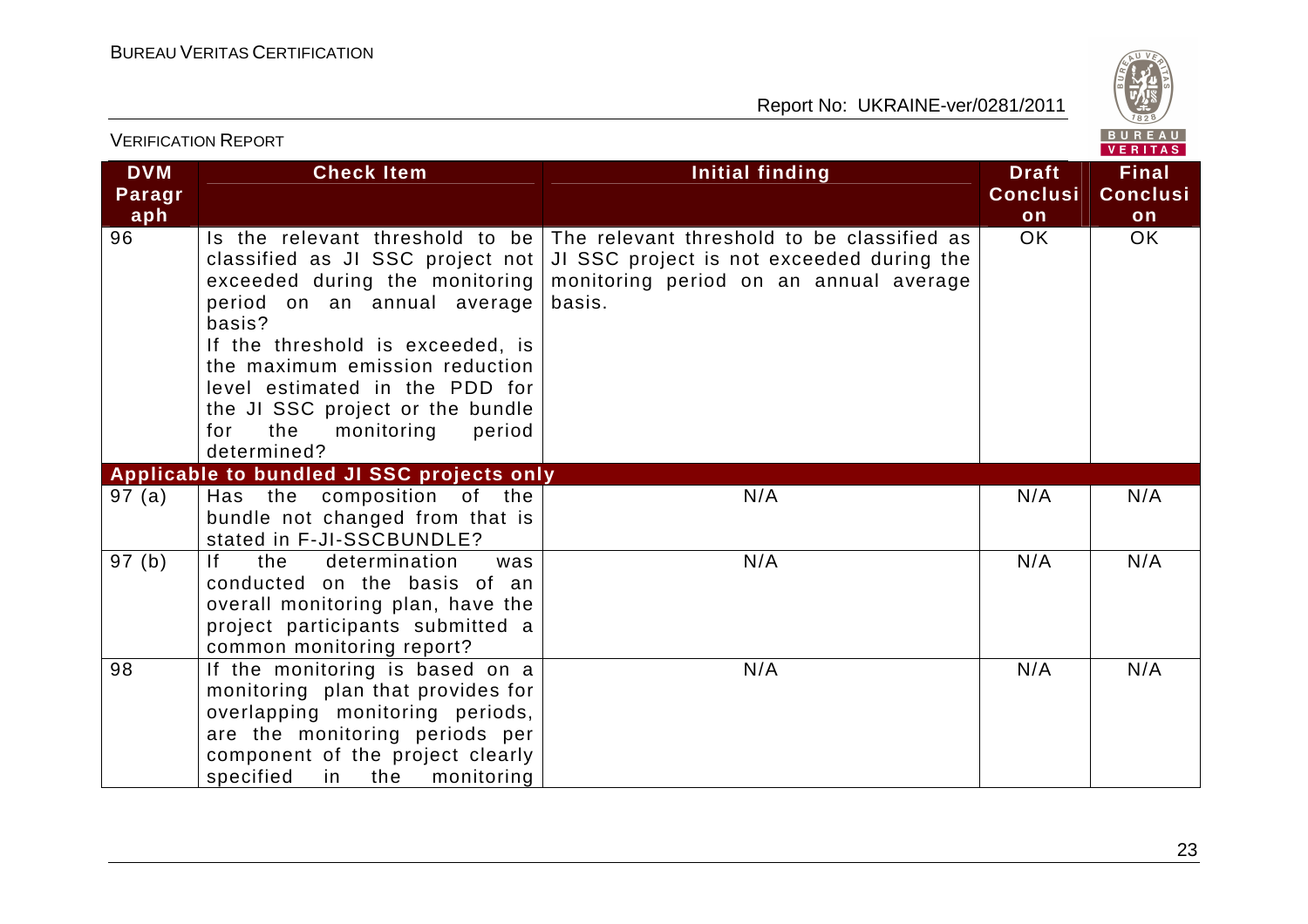

| <b>VERIFICATION REPORT</b>  |                                                                                                                                                                                           |                                                                                                                                                                                                                                                                                                                                                                                                 |                                       | BUREAU<br><b>VERITAS</b>              |
|-----------------------------|-------------------------------------------------------------------------------------------------------------------------------------------------------------------------------------------|-------------------------------------------------------------------------------------------------------------------------------------------------------------------------------------------------------------------------------------------------------------------------------------------------------------------------------------------------------------------------------------------------|---------------------------------------|---------------------------------------|
| <b>DVM</b><br>Paragr<br>aph | <b>Check Item</b>                                                                                                                                                                         | <b>Initial finding</b>                                                                                                                                                                                                                                                                                                                                                                          | <b>Draft</b><br><b>Conclusi</b><br>on | <b>Final</b><br><b>Conclusi</b><br>on |
|                             | report?<br>Do the monitoring periods not<br>overlap with those for which<br>verifications<br>already<br>were<br>deemed final in the past?                                                 |                                                                                                                                                                                                                                                                                                                                                                                                 |                                       |                                       |
|                             | <b>Revision of monitoring plan</b>                                                                                                                                                        |                                                                                                                                                                                                                                                                                                                                                                                                 |                                       |                                       |
| 99(a)                       | Applicable only if monitoring plan is revised by project participant<br>Did the<br>provide<br>appropriate  <br>an<br>the proposed revisions.<br>justification<br>for<br>revision?         | project participants The project participants partly provided an<br>appropriate justification for the proposed<br>CL 05. Please, give sufficient justification<br>for all the proposed revisions to the<br>Monitoring Plan.<br>CL 06. Please, give clear reference to the<br>Guidance on criteria for baseline setting<br>and monitoring in the section A.6 of the<br><b>Monitoring Report.</b> | <b>CL 05</b><br><b>CL 06</b>          | <b>OK</b><br>OK.                      |
| 99(b)                       | revision<br><b>Does</b><br>the<br>proposed<br>improve the accuracy and/or<br>of<br>information<br>applicability<br>collected<br>compared<br>to<br>the<br>original monitoring plan without | The proposed revision does not result in<br>changing conformity with the relevant rules<br>and regulations for establishment of<br>monitoring plans.<br>changing conformity with the $CAR$ 07. Please, prove that all the<br>relevant rules and regulations for proposed revisions improve the accuracy                                                                                         | <b>CAR 07</b>                         | OK.                                   |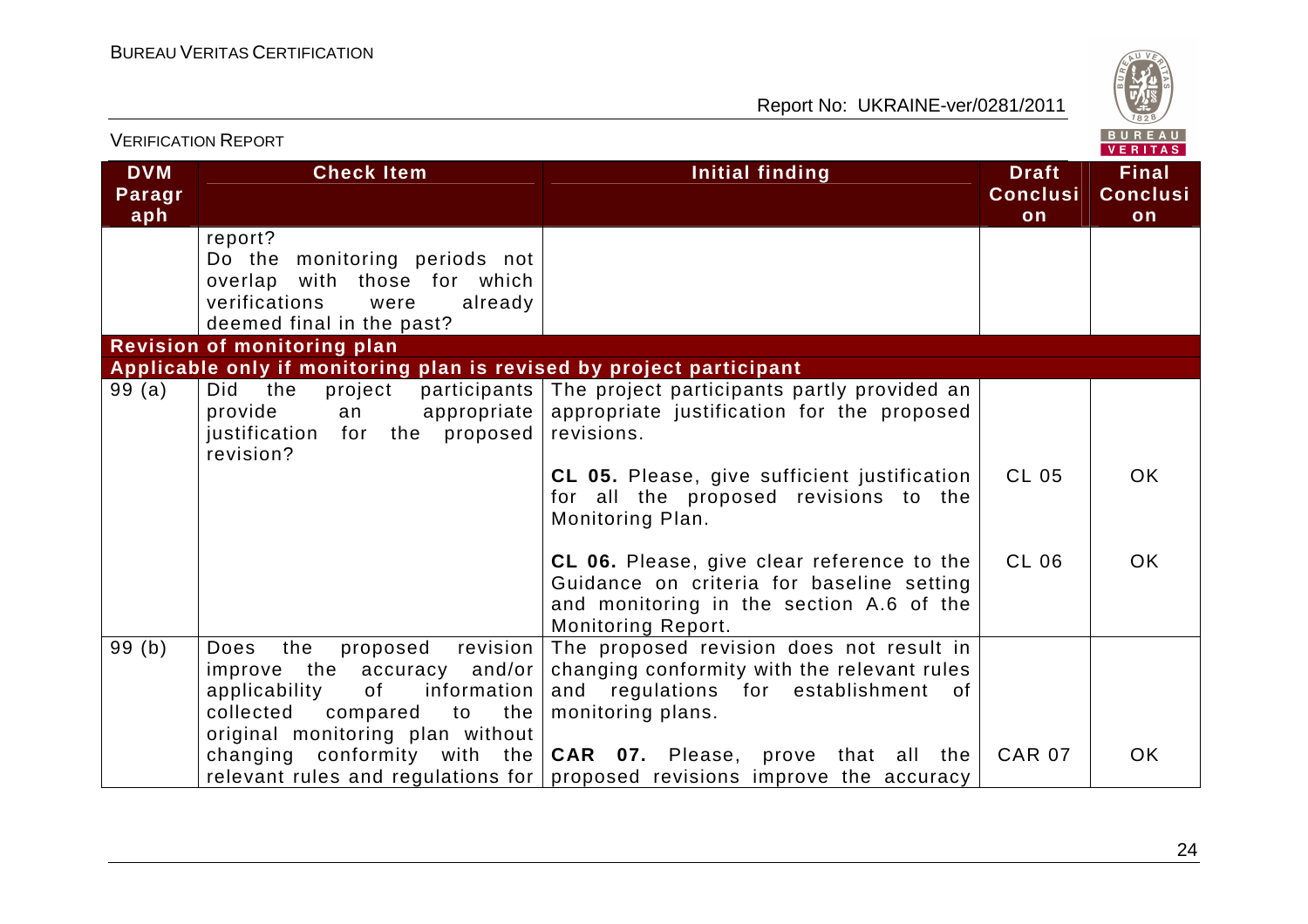

|                             | <b>VERIFICATION REPORT</b>                                                                                                                                                                                               |                                                                                                                                                                                                                                                                                                                                                                                                                                                                                                                                          |                                       | BUREAU<br>VERITAS                     |
|-----------------------------|--------------------------------------------------------------------------------------------------------------------------------------------------------------------------------------------------------------------------|------------------------------------------------------------------------------------------------------------------------------------------------------------------------------------------------------------------------------------------------------------------------------------------------------------------------------------------------------------------------------------------------------------------------------------------------------------------------------------------------------------------------------------------|---------------------------------------|---------------------------------------|
| <b>DVM</b><br>Paragr<br>aph | <b>Check Item</b>                                                                                                                                                                                                        | <b>Initial finding</b>                                                                                                                                                                                                                                                                                                                                                                                                                                                                                                                   | <b>Draft</b><br><b>Conclusi</b><br>on | <b>Final</b><br><b>Conclusi</b><br>on |
|                             | the establishment of monitoring<br>plans?                                                                                                                                                                                | and/or<br>0f<br>applicability<br>monitoring<br>information collected.                                                                                                                                                                                                                                                                                                                                                                                                                                                                    |                                       |                                       |
|                             | Data management                                                                                                                                                                                                          |                                                                                                                                                                                                                                                                                                                                                                                                                                                                                                                                          |                                       |                                       |
| 101 (a)                     | Is the implementation of data $\vert$ See CAR 03 of the table.<br>collection<br>procedures<br>-in<br>accordance with the monitoring<br>plan, including the quality control<br>and<br>quality<br>assurance<br>procedures? |                                                                                                                                                                                                                                                                                                                                                                                                                                                                                                                                          |                                       |                                       |
| 101 (b)                     | Is the function of the monitoring<br>equipment,<br>including<br>its<br>calibration status, is in order?                                                                                                                  | The function of the monitoring equipment<br>and its calibration status is in order. The<br>passports on monitoring equipment were<br>examined during the verification site-visit<br>and found satisfactory.<br>However, the calibration schedule for<br>monitoring equipment is not set up in the<br>proper way.<br>FAR 01. Please, set up the calibration<br>schedule (at least till the next verification)<br>for the monitoring equipment and keep it in<br>proper way.<br>The issue will be checked during the next<br>verification. | <b>FAR 01</b>                         | Pending                               |
| 101(c)                      | Are the evidence and records<br>for<br>the<br>monitoring<br>used<br>maintained<br>traceable<br>in.<br>a                                                                                                                  | <b>CAR 08.</b> Please, prove by indicating<br>appropriate document in the Monitoring<br>Report (please,<br>detailed<br>give<br>more                                                                                                                                                                                                                                                                                                                                                                                                      | <b>CAR 08</b>                         | <b>OK</b>                             |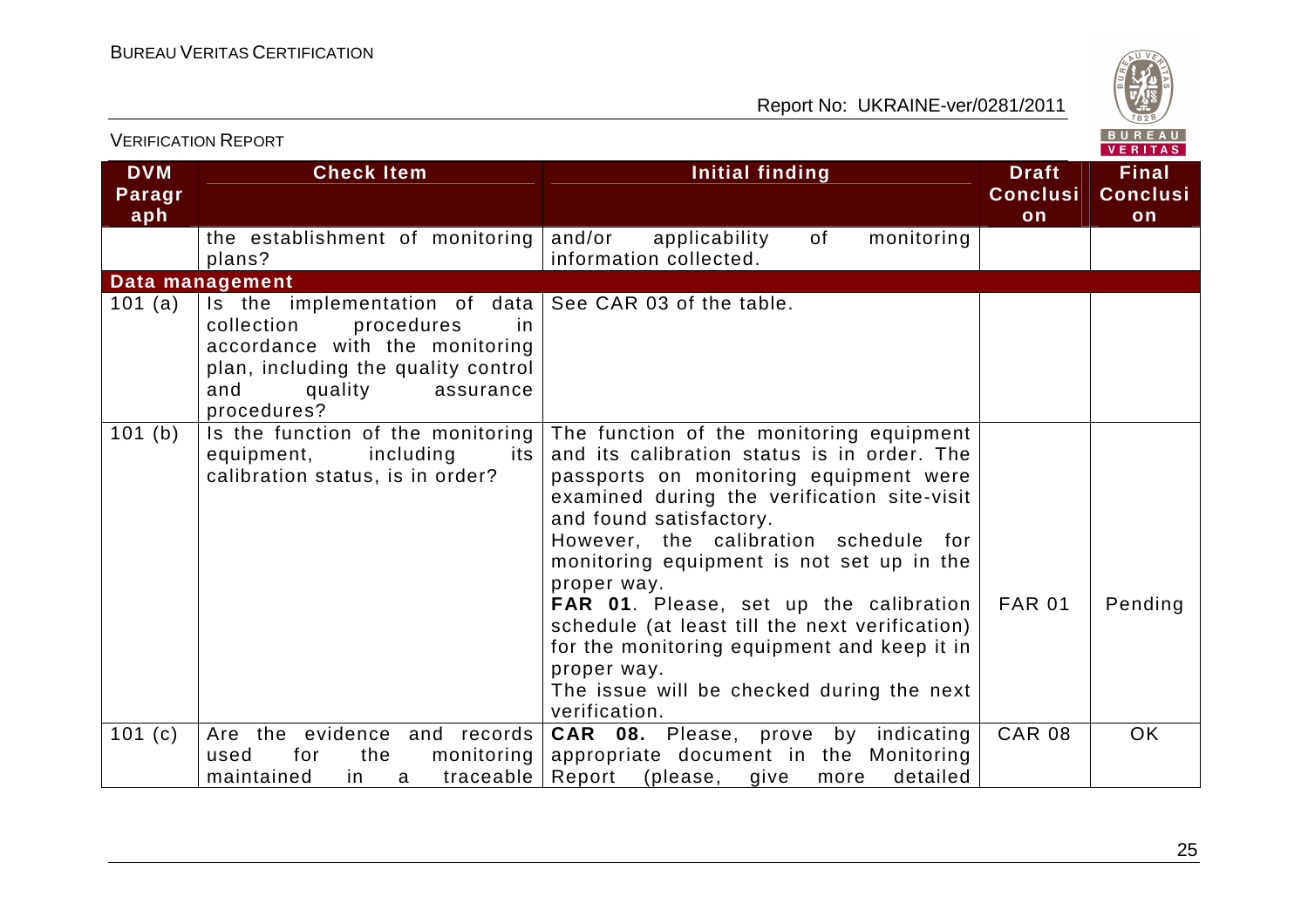

## VERIFICATION REPORT

| <b>DVM</b><br>Paragr<br>aph | <b>Check Item</b>                                                                                                             | Initial finding                                                                                                                                                                                                            | <b>Draft</b><br><b>Conclusi</b><br>on | <b>Final</b><br><b>Conclusi</b><br>on |
|-----------------------------|-------------------------------------------------------------------------------------------------------------------------------|----------------------------------------------------------------------------------------------------------------------------------------------------------------------------------------------------------------------------|---------------------------------------|---------------------------------------|
|                             | manner?                                                                                                                       | information on documented<br>Monitoring<br>Procedure) the fact that data monitored<br>and required are to kept for two years<br>after the last transfer of ERUs for the<br>project.                                        |                                       |                                       |
| 101(d)                      | collection<br>the<br>data<br>and<br>ls.<br>management system for<br>the<br>project in accordance with the<br>monitoring plan? | In the section C.2 of the Monitoring<br>Report, it is stated that Deputy Director for<br>Technical Modernization is responsible for<br>the provisions of internal audits.                                                  |                                       |                                       |
|                             |                                                                                                                               | CL 07. Please, indicate in the Monitoring<br>Report the date of conducting internal<br>audits (during this monitoring period) and<br>the presence of the reports on internal<br>audits.                                    | CL 07                                 | <b>OK</b>                             |
|                             |                                                                                                                               | <b>CL 08.</b> Please, indicate in the Monitoring<br>Report information concerning trainings of<br>the stuff (if any trainings were conducted<br>during the monitoring<br>period)<br>and<br>qualification of the personnel. | <b>CL 08</b>                          | <b>OK</b>                             |
|                             |                                                                                                                               | Verification regarding programs of activities (additional elements for assessment)                                                                                                                                         |                                       |                                       |
| 102                         | Is any JPA that has not been<br>added to the JI PoA not verified?                                                             | N/A                                                                                                                                                                                                                        | N/A                                   | N/A                                   |
| 103                         | Is the verification based on the<br>monitoring reports of all JPAs to                                                         | N/A                                                                                                                                                                                                                        | N/A                                   | N/A                                   |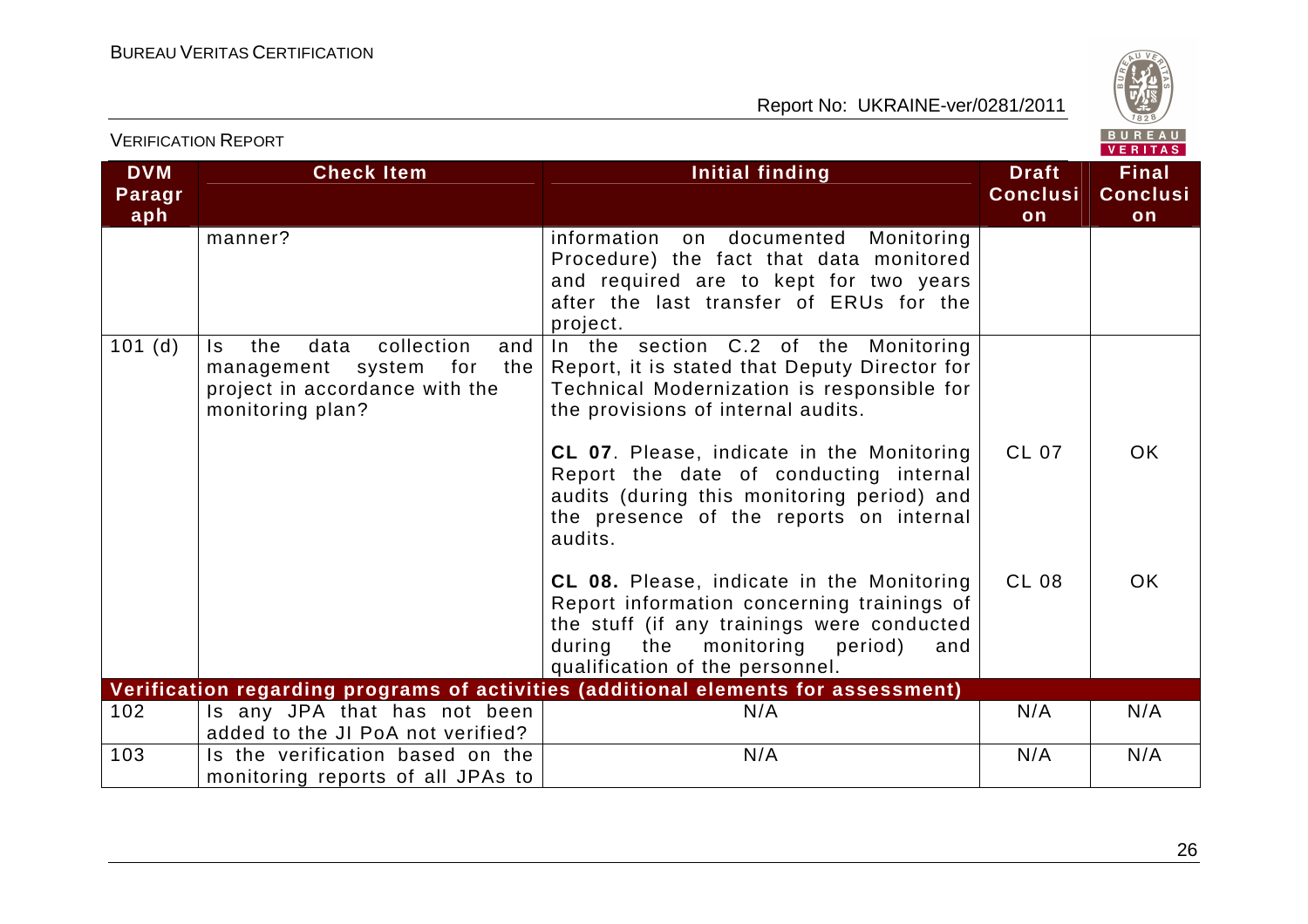

|                             | <u>V LINII IUATIUIV INLE UN I</u>                                                                                                                                                                                                                                                                                                                                          | VERITAS                |                                       |                                       |  |  |
|-----------------------------|----------------------------------------------------------------------------------------------------------------------------------------------------------------------------------------------------------------------------------------------------------------------------------------------------------------------------------------------------------------------------|------------------------|---------------------------------------|---------------------------------------|--|--|
| <b>DVM</b><br>Paragr<br>aph | <b>Check Item</b>                                                                                                                                                                                                                                                                                                                                                          | <b>Initial finding</b> | <b>Draft</b><br><b>Conclusi</b><br>on | <b>Final</b><br><b>Conclusi</b><br>on |  |  |
|                             | be verified?                                                                                                                                                                                                                                                                                                                                                               |                        |                                       |                                       |  |  |
| 103                         | Does the verification ensure the<br>accuracy and conservativeness<br>of the emission reductions or<br>0f<br>enhancements<br>removals<br>generated by each JPA?                                                                                                                                                                                                             | N/A                    | N/A                                   | N/A                                   |  |  |
| 104                         | Does the monitoring period not<br>overlap with previous monitoring<br>periods?                                                                                                                                                                                                                                                                                             | N/A                    | N/A                                   | N/A                                   |  |  |
| 105                         | If<br>AIE<br>the<br>learns<br>0f<br>an<br>erroneously included JPA, has<br>the AIE informed the JISC of its<br>findings in writing?                                                                                                                                                                                                                                        | N/A                    | N/A                                   | N/A                                   |  |  |
|                             | Applicable to sample-based approach only                                                                                                                                                                                                                                                                                                                                   |                        |                                       |                                       |  |  |
| 106                         | Does the sampling plan prepared<br>by the AIE:<br>(a) Describe its sample selection,<br>taking into<br>account that:<br>(i) For each verification that<br>uses a sample-based approach,<br>the sample selection shall be<br>sufficiently representative of the<br>JPAs in the JI PoA such<br>extrapolation to<br>all<br><b>JPAs</b><br>identified for that verification is | N/A                    | N/A                                   | N/A                                   |  |  |

VERIFICATION REPORT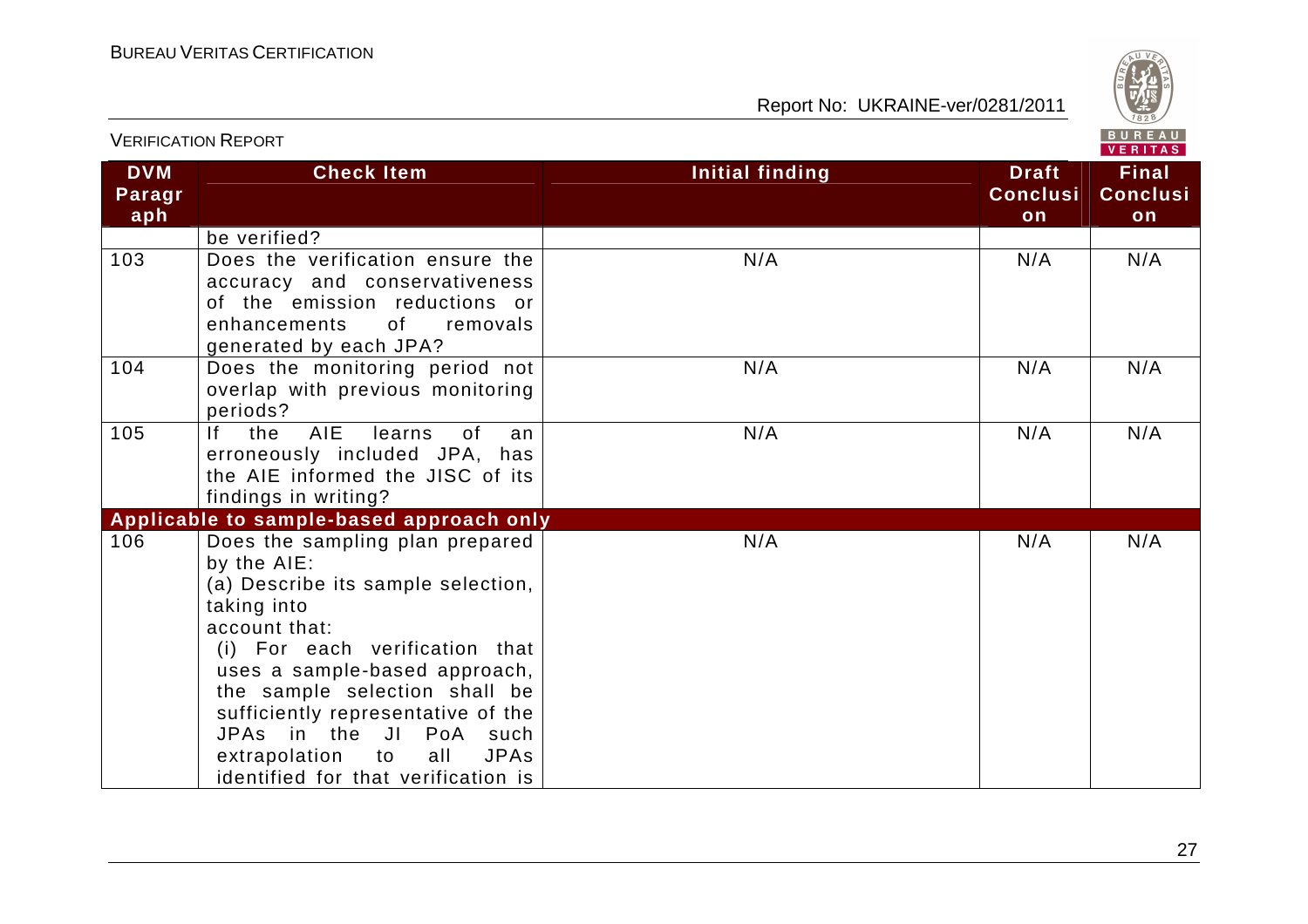

|                             | <b>VERIFICATION REPORT</b>                                                                                                                                                                                                                                                                                                                                                                                                                                                                                                                                              |                                                          | BUREAU<br><b>VERITAS</b>              |
|-----------------------------|-------------------------------------------------------------------------------------------------------------------------------------------------------------------------------------------------------------------------------------------------------------------------------------------------------------------------------------------------------------------------------------------------------------------------------------------------------------------------------------------------------------------------------------------------------------------------|----------------------------------------------------------|---------------------------------------|
| <b>DVM</b><br>Paragr<br>aph | <b>Check Item</b>                                                                                                                                                                                                                                                                                                                                                                                                                                                                                                                                                       | Initial finding<br><b>Draft</b><br><b>Conclusi</b><br>on | <b>Final</b><br><b>Conclusi</b><br>on |
|                             | reasonable, taking into account<br>differences<br>the<br>among<br>characteristics of JPAs, such<br>as:<br>- The types of JPAs;<br>The complexity of the<br>applicable technologies and/or<br>measures used;<br>- The geographical location of<br>each JPA;<br>- The amounts of expected<br>emission reductions of the<br>JPAs being verified;<br>- The number of JPAs for<br>which emission reductions are<br>being verified;<br>- The length of monitoring<br>periods of the JPAs being<br>verified; and<br>- The samples selected for<br>prior verifications, if any? |                                                          |                                       |
| 107                         | Is the sampling plan ready for<br>publication<br>through<br>the<br>the<br>secretariat<br>along<br>with<br>verification report and supporting<br>documentation?                                                                                                                                                                                                                                                                                                                                                                                                          | N/A<br>N/A                                               | N/A                                   |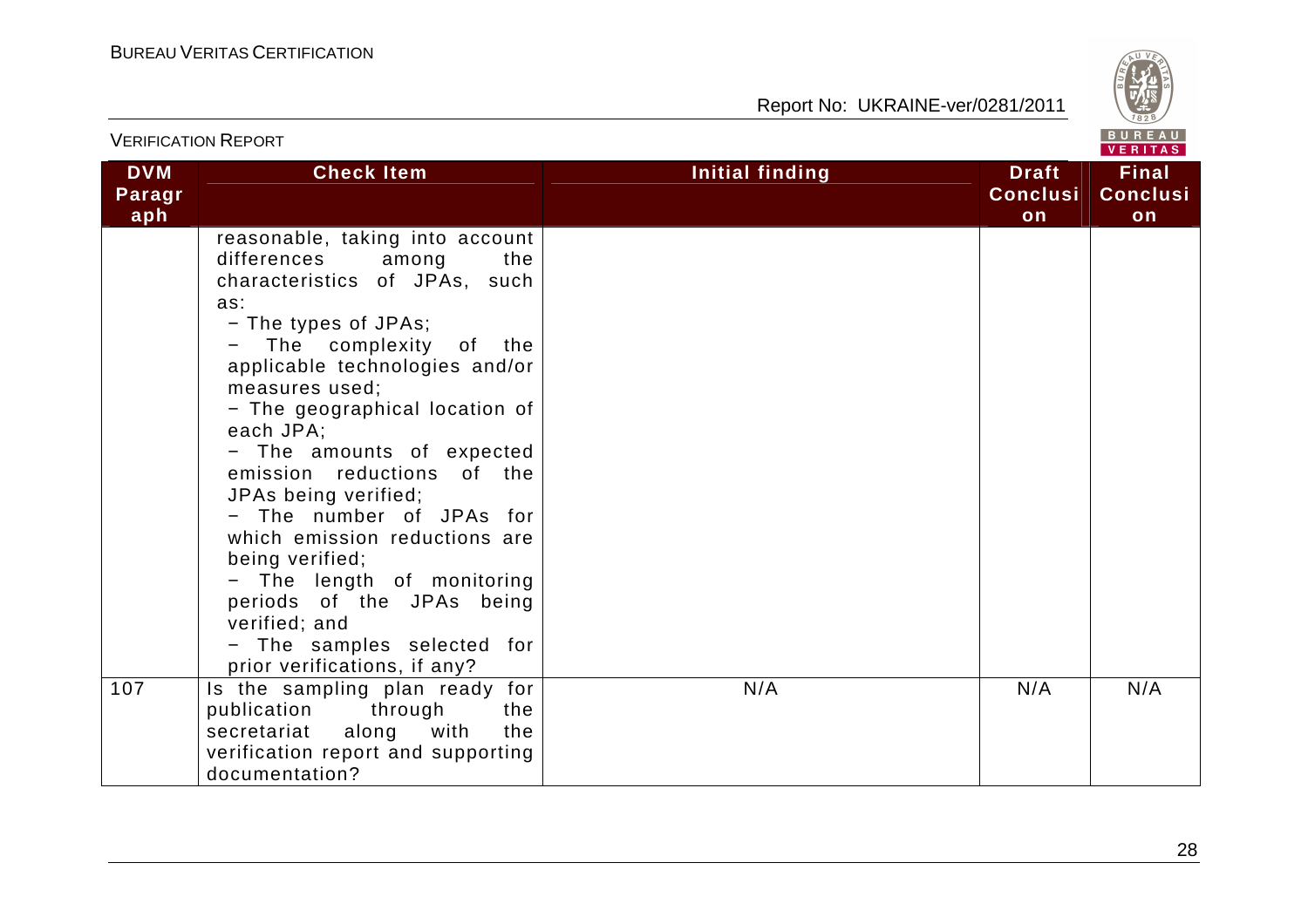

|                             | <b>VERIFICATION REPORT</b>                                                                                                                                                                                                                                                                                                                                                                                           |                 | BUREAU<br><b>VERITAS</b>              |                                       |  |
|-----------------------------|----------------------------------------------------------------------------------------------------------------------------------------------------------------------------------------------------------------------------------------------------------------------------------------------------------------------------------------------------------------------------------------------------------------------|-----------------|---------------------------------------|---------------------------------------|--|
| <b>DVM</b><br>Paragr<br>aph | <b>Check Item</b>                                                                                                                                                                                                                                                                                                                                                                                                    | Initial finding | <b>Draft</b><br><b>Conclusi</b><br>on | <b>Final</b><br><b>Conclusi</b><br>on |  |
| 108                         | <b>AIE</b><br>site<br>the<br>made<br>Has<br>inspections of at least the square<br>root of the number of total JPAs,<br>rounded to the upper whole<br>number? If the AIE makes no site<br>inspections<br>site<br>or<br>fewer<br>inspections than the square root<br>of the number of total JPAs,<br>rounded to the upper whole<br>number, then does the AIE<br>provide a reasonable explanation<br>and justification? | N/A             | N/A                                   | N/A                                   |  |
| 109                         | Is the sampling plan available for<br>submission to the secretariat for<br>the JISC.s ex ante assessment?<br>(Optional)                                                                                                                                                                                                                                                                                              | N/A             | N/A                                   | N/A                                   |  |
| 110                         | If the AIE learns of a fraudulently<br>included JPA, a fraudulently<br>monitored JPA or an inflated<br>number of emission reductions<br>claimed in a JI PoA, has the AIE<br>informed the JISC of the fraud in<br>writing?                                                                                                                                                                                            | N/A             | N/A                                   | N/A                                   |  |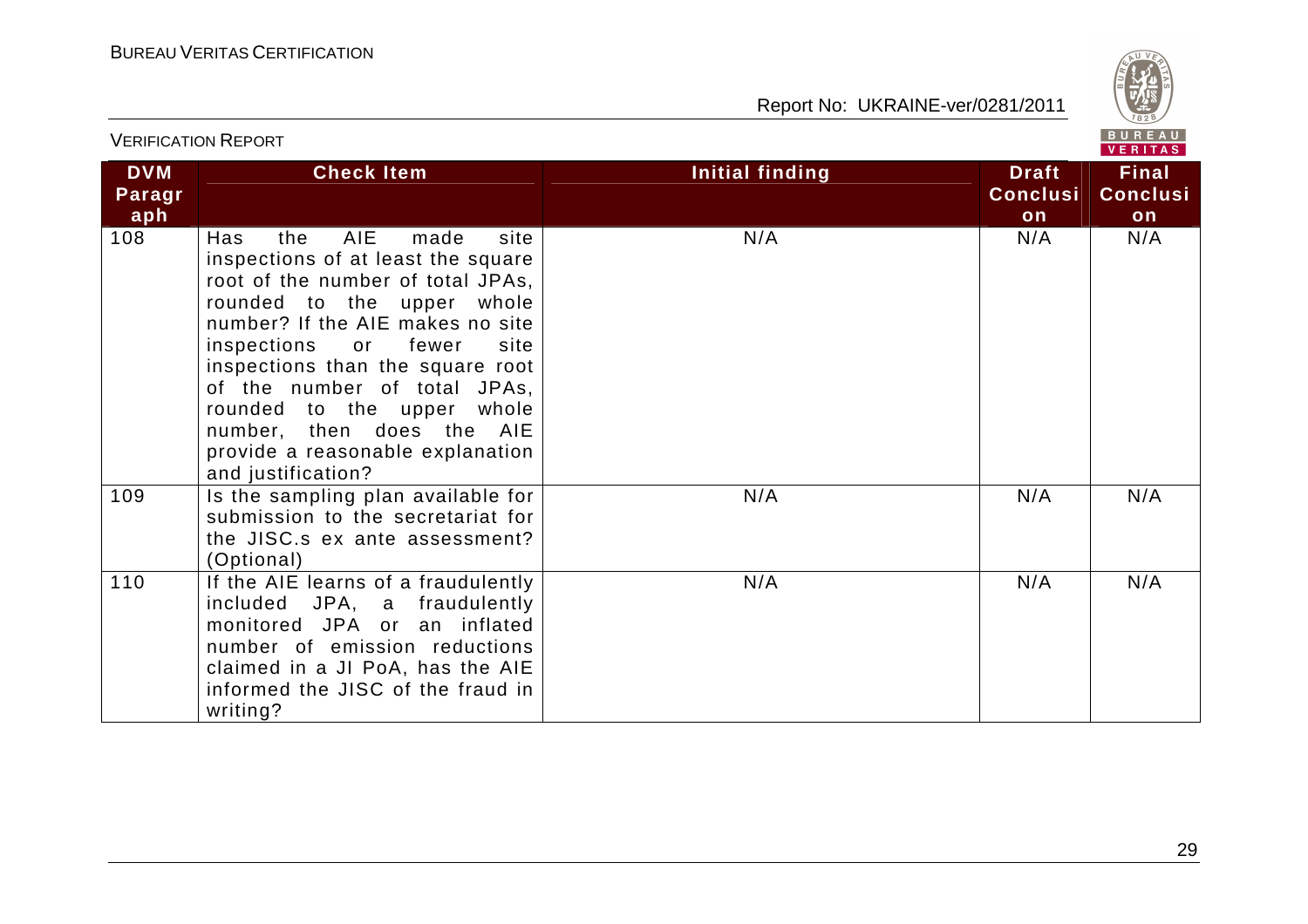

#### VERIFICATION REPORT

# **Table 2 Resolution of Corrective Action and Clarification Requests**

| report<br>clarifications<br>Draft<br>corrective<br>action<br>requests<br>by<br>validation team                                                                                                                                                                                                                                                | and $ Ref.$ to<br>checkli<br><b>st</b><br>questi<br>on in<br>table 1 | Summary<br>of<br>project<br>participant response                                                                            | <b>Verification team</b><br>conclusion                                                                |
|-----------------------------------------------------------------------------------------------------------------------------------------------------------------------------------------------------------------------------------------------------------------------------------------------------------------------------------------------|----------------------------------------------------------------------|-----------------------------------------------------------------------------------------------------------------------------|-------------------------------------------------------------------------------------------------------|
| Please, include<br><b>CAR 01.</b><br>in the<br>Monitoring<br>Report<br>the<br>detailed<br>information<br>on letters of<br>approval<br>issued by Parties involved.                                                                                                                                                                             | 90                                                                   | The information on the approval<br>of Parties involved has been<br>included to the Section A.3 of<br>the Monitoring Report. | Based on the information<br>added to the Monitoring<br>Report, CAR 01 is closed.                      |
| <b>CAR 02.</b> In the section A.2 of the<br>Monitoring Report, registration number<br>of the JI project is not indicated<br>because of its absence; but now, the<br>JI registration reference number is<br>already assigned to the project.<br>$J\Gamma$<br>Please, indicate<br>reference<br>registration number in the Monitoring<br>Report. | 92                                                                   | Registration number UA1000260<br>has<br>indicated in the<br>been<br>Section A.2 of the Monitoring<br>Report.                | Due to the amendments<br>made in the<br>Monitoring<br>Report,<br>the<br>issue<br><b>is</b><br>closed. |
| <b>CAR 03.</b> Please, correct section A.6 of<br>Monitoring Report since<br>the<br>the<br>revisions described in this section are<br>connected not to the PDD, but to the<br>Monitoring plan.                                                                                                                                                 | 94                                                                   | Section A.6 of the Monitoring<br>Plan has been corrected.                                                                   | Based on the corrections<br>made in the Monitoring<br>Report, CAR 03 is closed.                       |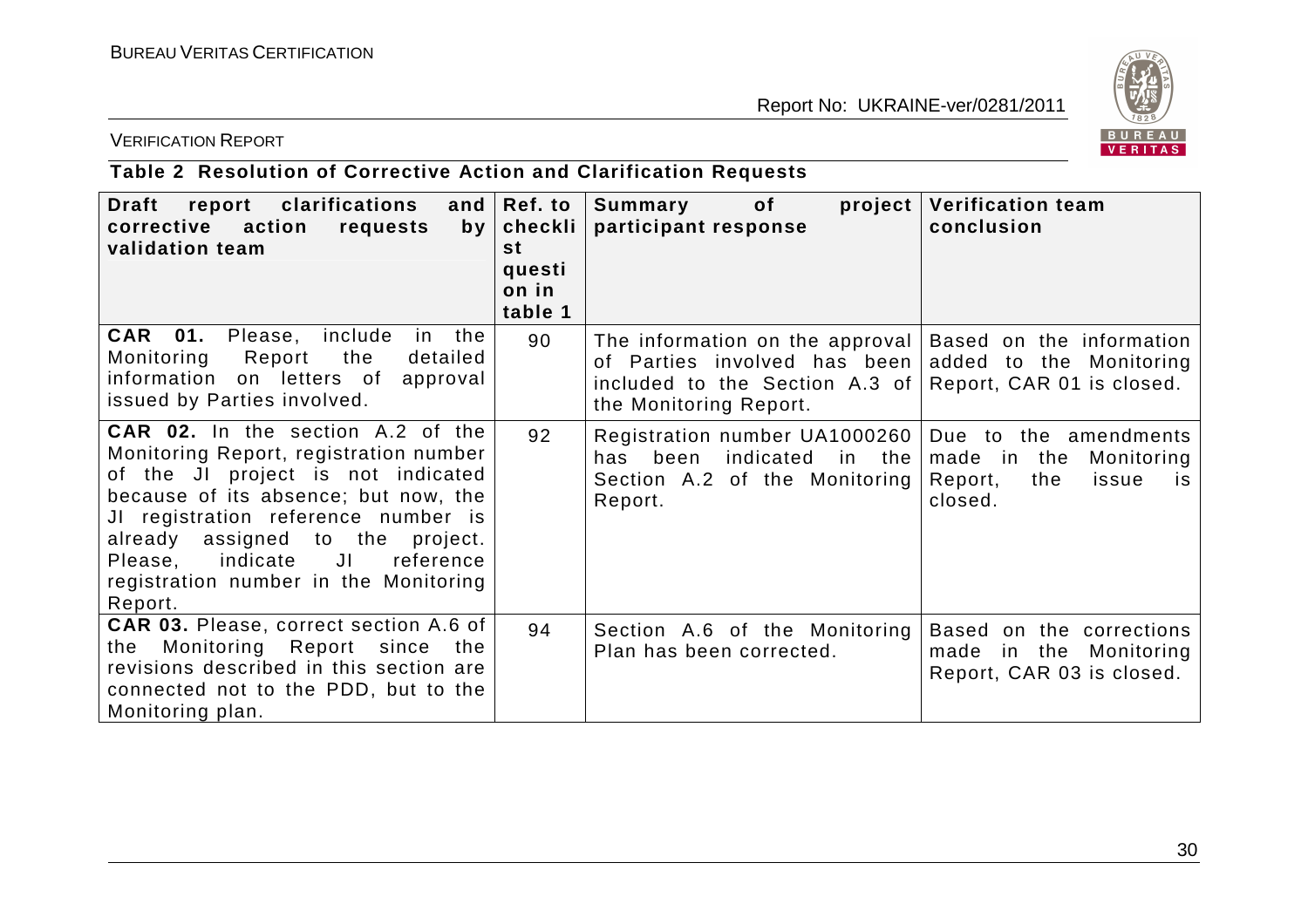

| <b>VERIFICATION REPORT</b>                                                                                                                                                                                                                                                                                                                                                                                                                                                                                                                                                                                                                                                          |       |                                                                                                                                                                                                                                                  | <b>BUREAU</b><br><b>VERITAS</b>        |
|-------------------------------------------------------------------------------------------------------------------------------------------------------------------------------------------------------------------------------------------------------------------------------------------------------------------------------------------------------------------------------------------------------------------------------------------------------------------------------------------------------------------------------------------------------------------------------------------------------------------------------------------------------------------------------------|-------|--------------------------------------------------------------------------------------------------------------------------------------------------------------------------------------------------------------------------------------------------|----------------------------------------|
| <b>CAR 04.</b> Please, take into account<br>detailed<br>improvement<br>and<br>that<br>elaboration<br>of<br>cross-checking<br>monitoring procedures should also be<br>considered as<br>revisions<br>to<br>the<br>Monitoring plan determined in the PDD<br>of the final version. Please, revise the<br>present Monitoring plan taking into<br>consideration the<br>abovementioned<br>changes.                                                                                                                                                                                                                                                                                         | 94    | Detailed development of cross- The issue is closed due to<br>checking procedures has been the amendments made in<br>considered as a revision to the<br>Monitoring Plan. Section A.6 of<br>the Monitoring Report has been<br>accordingly revised. | the Monitoring Report.                 |
| <b>CAR 05.</b> Please, consider emission<br>factor for electricity of Ukrainian grid<br>as parameters that should<br>be<br>monitored, and represent this in the<br>section B.2.3 of the<br>table in<br>Monitoring Report. And in the revised<br>monitoring plan, please, indicate that<br>emission factor for electricity will be<br>monitored and evaluated according to<br>published researches, and as soon as<br>any other developed emission factor<br>of the Ukrainian electricity grid will be<br>approved, the project developer will<br>make appropriate modifications of<br>emission reduction calculations at the<br>of<br>monitoring<br>stage<br>report<br>development. | 95(c) | All necessary amendments to   Due to the<br>the current Monitoring Report<br>have been made. See sections<br>A.6 and B.2.3.                                                                                                                      | corrections<br>made, CAR 05 is closed. |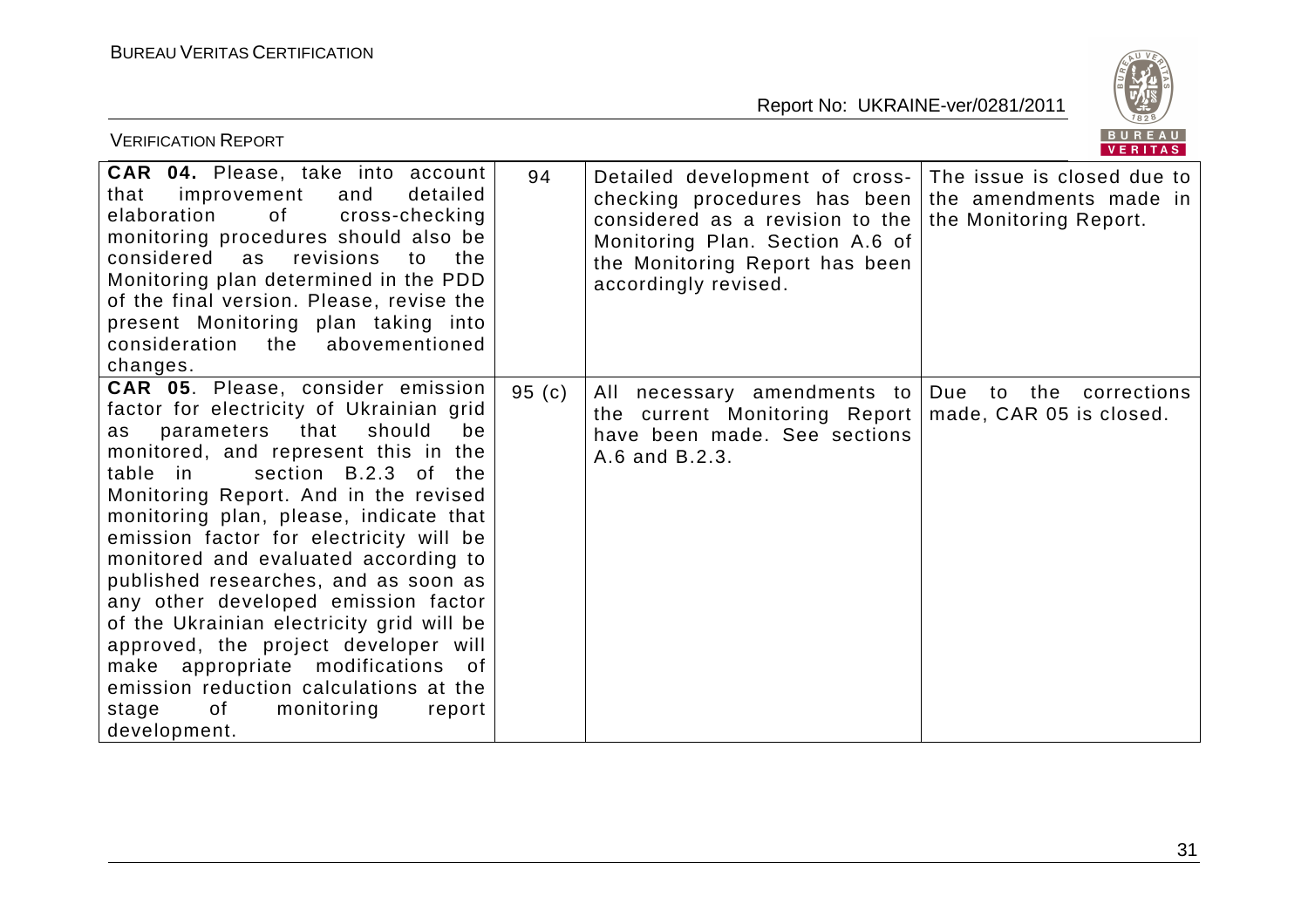

| <b>VERIFICATION REPORT</b>                                                                                                                                                                                                                                                                                                                                                                    |       |                         |             | BUREAU<br><b>VERITAS</b>                                   |
|-----------------------------------------------------------------------------------------------------------------------------------------------------------------------------------------------------------------------------------------------------------------------------------------------------------------------------------------------------------------------------------------------|-------|-------------------------|-------------|------------------------------------------------------------|
| <b>CAR 06.</b> Please, pay attention to the  <br>value of emission reductions for the<br>period $01/01/2011 - 30/04/2011$ . The<br>value stated in the Monitoring Report<br>mathematical<br>accurate<br>is.<br>not<br>difference between<br>baseline<br>the<br>emissions and project and leakage<br>emissions. Please, taking this into<br>consideration,<br>make<br>necessary<br>amendments. | 95(d) | Necessary<br>been made. | corrections | have The issue is closed based<br>on the corrections made. |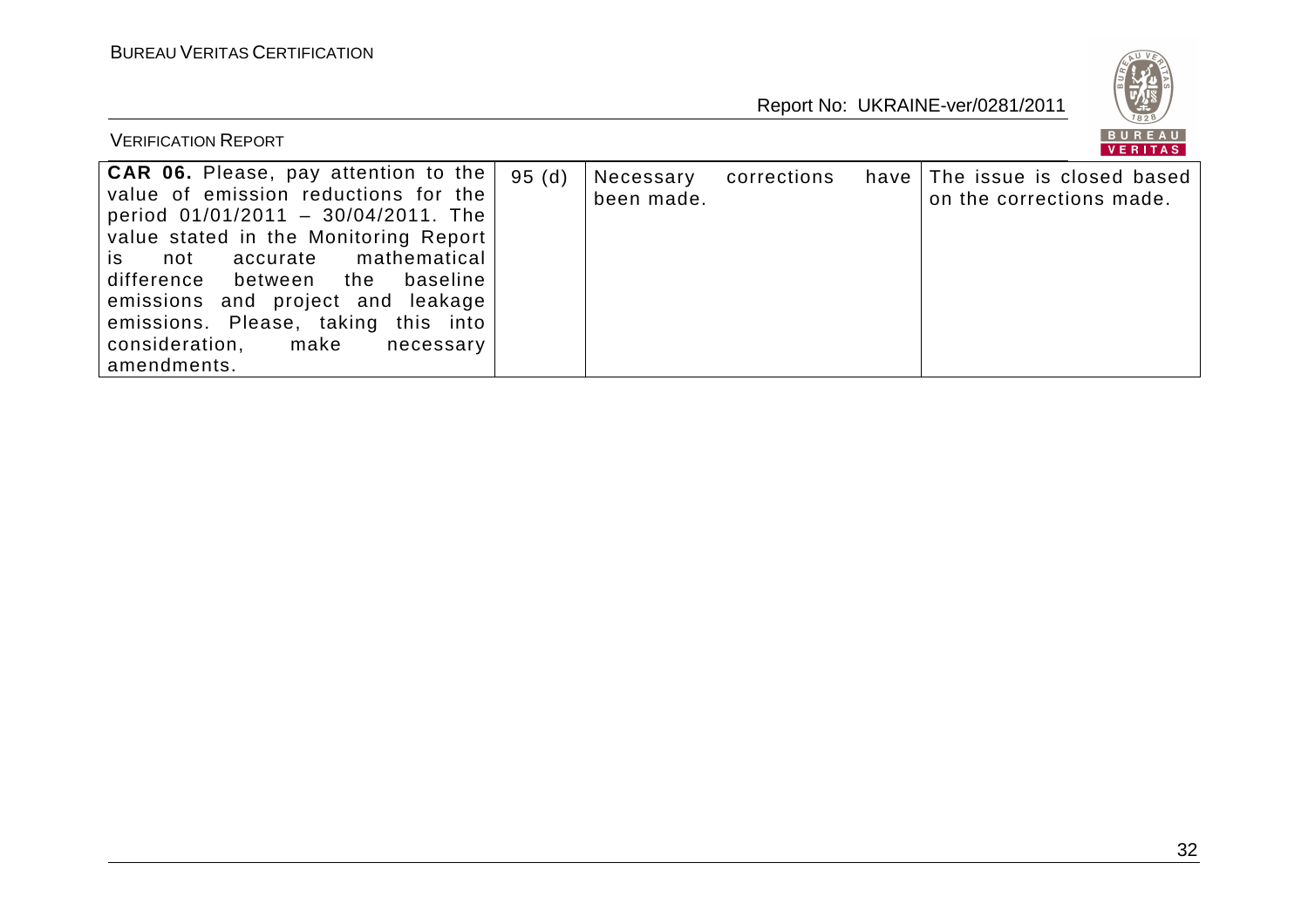

| <b>VERIFICATION REPORT</b>                                                                                                                                                    |       |                                                                                                                                                                                                                                                                                                                                                                                                                                                                         | BUREAU<br><b>VERITAS</b>                                                                                                                                                                                                                                                                            |
|-------------------------------------------------------------------------------------------------------------------------------------------------------------------------------|-------|-------------------------------------------------------------------------------------------------------------------------------------------------------------------------------------------------------------------------------------------------------------------------------------------------------------------------------------------------------------------------------------------------------------------------------------------------------------------------|-----------------------------------------------------------------------------------------------------------------------------------------------------------------------------------------------------------------------------------------------------------------------------------------------------|
| <b>CAR 07.</b> Please, prove that all the<br>revisions<br>improve<br>the<br>proposed<br>and/or<br><b>of</b><br>applicability<br>accuracy<br>monitoring information collected. | 99(b) | Response #1<br>Proposed revisions have been<br>justified. See Section A.6 of the<br><b>Monitoring Report.</b>                                                                                                                                                                                                                                                                                                                                                           | Conclusion<br>on response<br>#1<br>Please, justify in full the<br>revision<br>#3<br>the<br>to<br>Monitoring plan (please,<br>into consideration<br>take<br>that it is also necessary to<br>explain why the emission<br>factor for electricity should<br>be monitored, and what it<br>can improves). |
|                                                                                                                                                                               |       | Response #2<br>Emission factors for electricity<br>will be monitored to ensure<br>estimation<br>more accurate<br>0f<br>The<br>reductions.<br>emission<br>will<br>of<br>data<br>be<br>accuracy<br>improved due to the use of up-<br>to-date researches as they will<br>reflect the latest changes of<br>GHGs emissions from electricity<br>generation in Ukraine.<br>Only<br>properly approved data will be<br>applied<br>to<br>the<br>assure<br>correctness of its use. | Conclusion on response<br>#2<br>Based on the amendments<br>made, the issue is closed.                                                                                                                                                                                                               |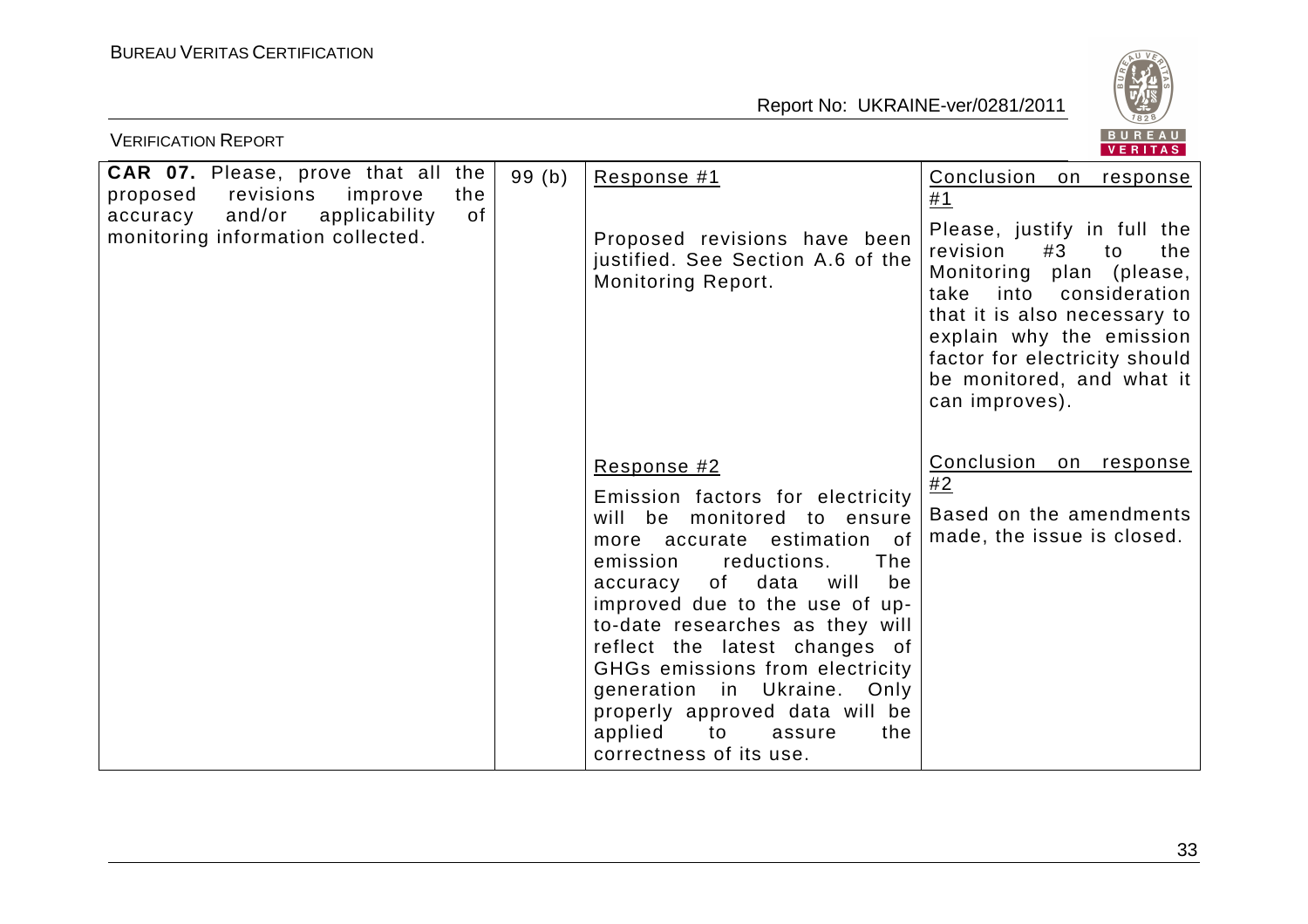

| <b>VERIFICATION REPORT</b>                                                                                                                                                                                                                                                                                               |        |                                                                                                                                                                                                                              | BUREAU<br>VERITAS                                                                |
|--------------------------------------------------------------------------------------------------------------------------------------------------------------------------------------------------------------------------------------------------------------------------------------------------------------------------|--------|------------------------------------------------------------------------------------------------------------------------------------------------------------------------------------------------------------------------------|----------------------------------------------------------------------------------|
| <b>CAR 08.</b> Please, prove by indicating<br>document<br>appropriate<br>the<br>in.<br>Monitoring Report (please, give more<br>detailed information on documented<br>Monitoring Procedure) the fact that<br>data monitored and required are to<br>kept for two years after the last<br>transfer of ERUs for the project. | 101(c) | All necessary information has<br>been indicated in the Section<br>C.1 of the Monitoring Report.                                                                                                                              | Based on the information<br>added to the Monitoring<br>Report, CAR 08 is closed. |
| <b>CL 01.</b> Please, give more detailed<br>information concerning the expected<br>time of the second TUV-16 putting into<br>operation (please, specify the month<br>of putting into operation).                                                                                                                         | 93     | The second TUV-16 is expected The issue is closed due to<br>to be put into operation in the information added to<br>2011.<br>December<br>This<br>information is now indicated in<br>Section A.4 of the Monitoring<br>Report. | the Monitoring Report.                                                           |
| <b>CL 02.</b> Please, indicate the types and<br>serial numbers of three additional gas<br>(used for cross-checking<br>meters<br>method of measuring and collecting of<br>natural gas consumption) mentioned in<br>the section B.3 of the PDD.                                                                            | 95(b)  | The required information now is $ $<br>indicated in Section B.3 of the<br><b>Monitoring Report.</b>                                                                                                                          | Based on the information<br>added, CL 02 is closed.                              |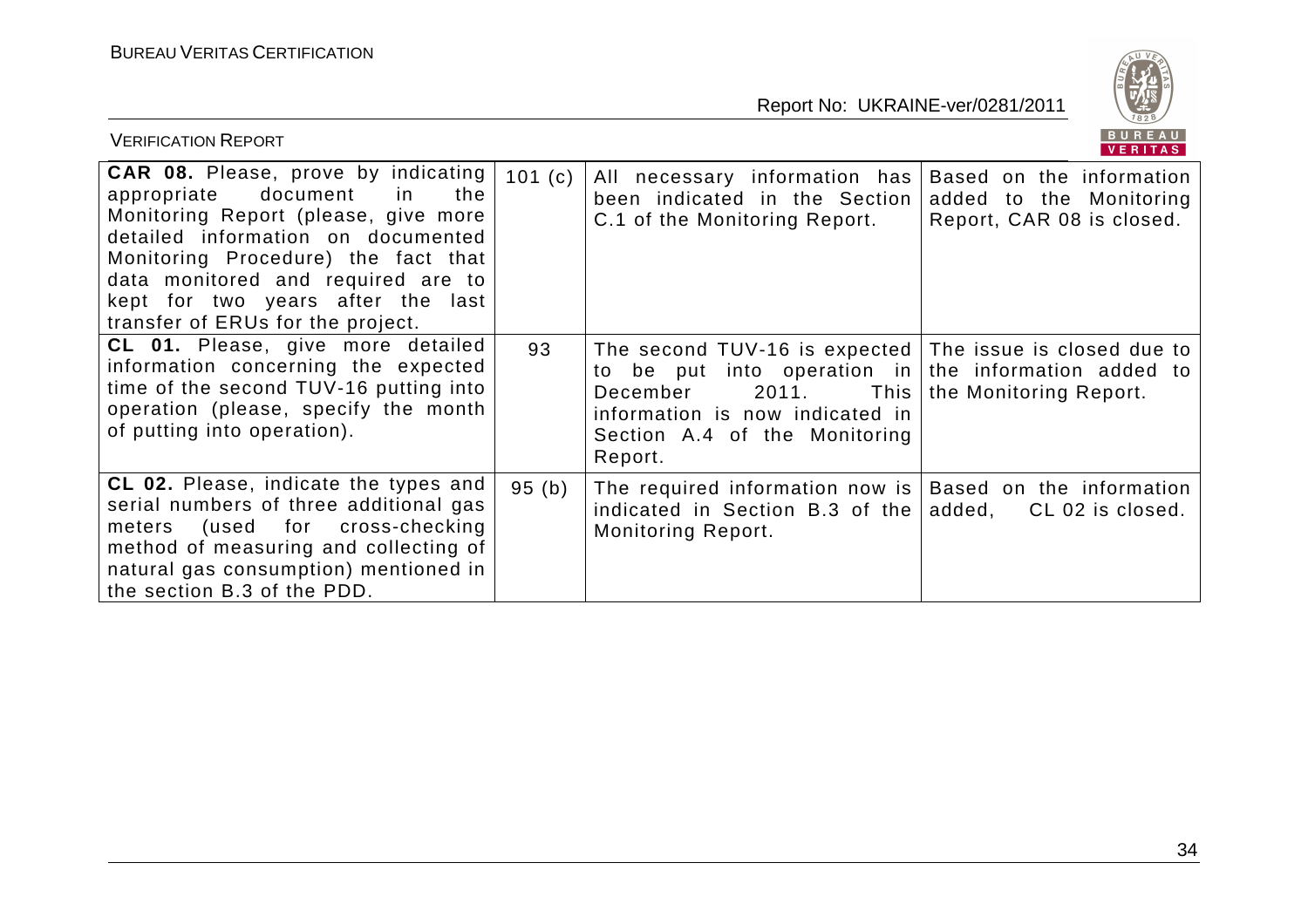

| <b>VERIFICATION REPORT</b>                                                                                                                                                                                                                                        |       |                                                                                                                                                                                                                                                                                                                                                                                                                                                                                                                                                      | BUREAU<br><b>VERITAS</b>                                                      |
|-------------------------------------------------------------------------------------------------------------------------------------------------------------------------------------------------------------------------------------------------------------------|-------|------------------------------------------------------------------------------------------------------------------------------------------------------------------------------------------------------------------------------------------------------------------------------------------------------------------------------------------------------------------------------------------------------------------------------------------------------------------------------------------------------------------------------------------------------|-------------------------------------------------------------------------------|
| CL 03. Please, justify that $CH_4$ and<br>$N2O$ emissions from natural<br>gas<br>combustion do not exceed 1% of<br>annual<br>average<br>anthropogenic<br>emissions by sources of GHGs as it is<br>stated in the section A.5.2 of the<br><b>Monitoring Report.</b> | 95(b) | To justify that $CH_4$ and $N_2O$ The issue is closed due to<br>emissions<br>from natural<br>gas<br>combustion do not exceed 1% of<br>annual average anthropogenic<br>emissions by sources of GHGs,<br>$CH_4$ and $N_2O$ emissions from<br>natural gas combustion have<br>been calculated according to<br>of the<br>formulae<br>approved<br>baseline<br>and<br>monitoring<br>methodology AM0014 "Natural<br>gas-based<br>package<br>cogeneration" (Version 04) and<br>monitoring data. Calculation has<br>been provided to the verification<br>team. | the explanation provided.                                                     |
| CL<br><b>04.</b> Please, clarify<br>the<br>(in<br>Report)<br>Monitoring<br>whether<br>the<br>calculation of emission reductions is<br>based on conservative assumptions or<br>not. If yes, please, indicate this<br>information in the Monitoring Report.         | 95(d) | of<br>Calculation<br>emission  <br>reductions<br>based<br>is<br>$\circ$ n<br>conservative assumptions.                                                                                                                                                                                                                                                                                                                                                                                                                                               | Based on the amendments<br>made in the Monitoring<br>Report, CL 04 is closed. |
| CL<br>05.<br>sufficient<br>Please,<br>give<br>justification for all the<br>proposed<br>revisions to the Monitoring Plan.                                                                                                                                          | 99(a) | All the proposed revisions have The issue<br>been justified. See Section A.6<br>of the Monitoring Report.                                                                                                                                                                                                                                                                                                                                                                                                                                            | (CL)<br>05)<br>is.<br>closed.                                                 |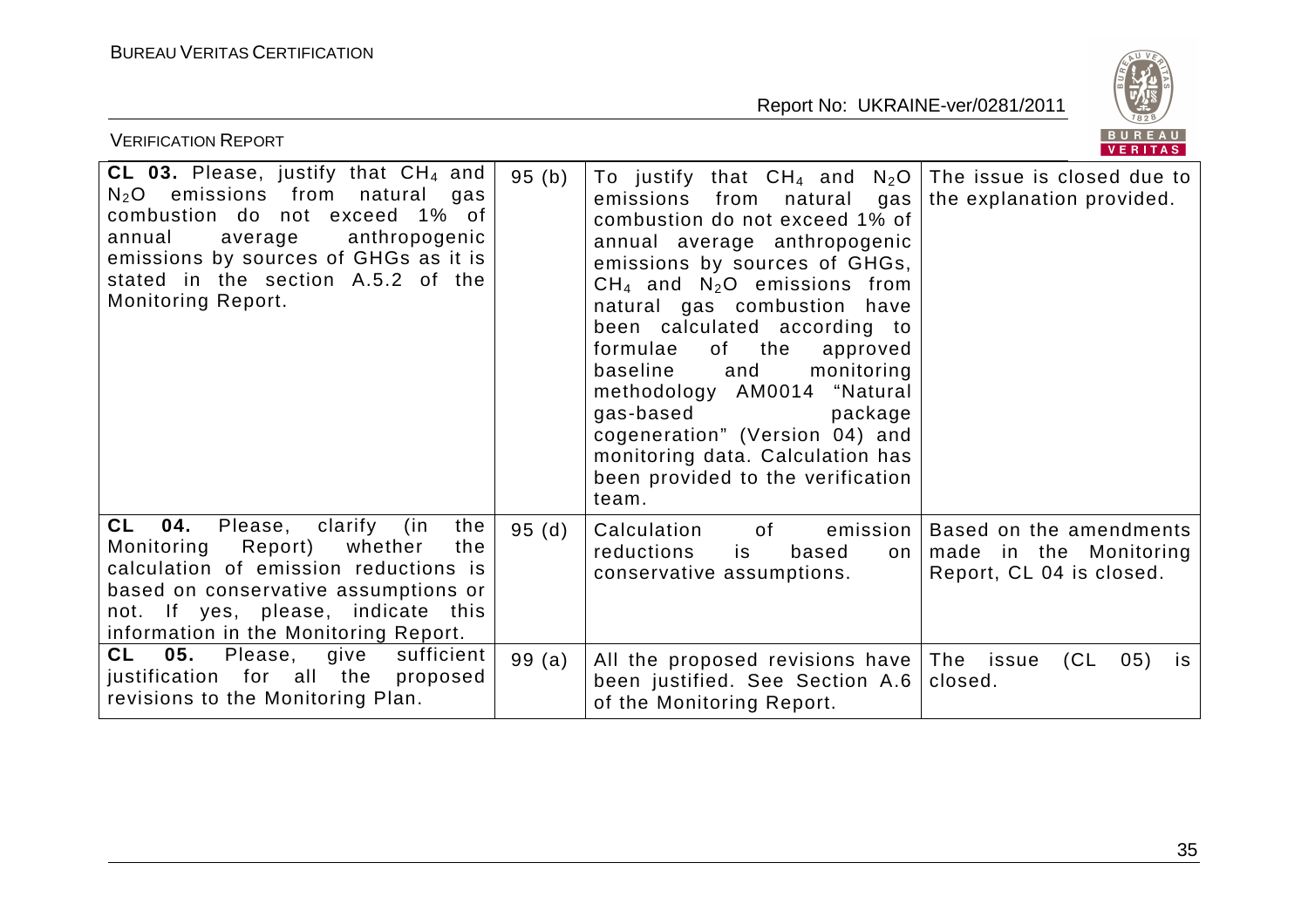

| BUREAU<br><b>VERIFICATION REPORT</b><br>VERITAS                                                                                                                                                                 |                   |                                                                                                                                                                                                                                     |                                                                                                                                                                                                                                                             |  |  |
|-----------------------------------------------------------------------------------------------------------------------------------------------------------------------------------------------------------------|-------------------|-------------------------------------------------------------------------------------------------------------------------------------------------------------------------------------------------------------------------------------|-------------------------------------------------------------------------------------------------------------------------------------------------------------------------------------------------------------------------------------------------------------|--|--|
| <b>CL 06.</b> Please, give clear reference to<br>the Guidance on criteria for baseline<br>setting and monitoring in the section<br>A.6 of the Monitoring Report.                                                | 99(a)             | Response #1<br>The<br>reference<br>has<br>been<br>provided. See Section A.6 of the<br><b>Monitoring Report.</b>                                                                                                                     | Conclusion on response<br>#1<br>Required corrections are<br>not completely corrected.                                                                                                                                                                       |  |  |
|                                                                                                                                                                                                                 |                   |                                                                                                                                                                                                                                     | Please,<br>give<br>clear<br>reference to the sections<br>of Guidance on criteria for<br>baseline<br>setting<br>and<br>monitoring and<br>the<br>to<br>methodology<br>AM0014<br>which are mentioned in<br>the section A.6 of the<br><b>Monitoring Report.</b> |  |  |
|                                                                                                                                                                                                                 |                   | Response #2                                                                                                                                                                                                                         | Conclusion on response<br>#2                                                                                                                                                                                                                                |  |  |
|                                                                                                                                                                                                                 |                   | References to paragraphs and<br>formulae of Guidance on criteria<br>for<br>baseline<br>setting<br>and<br>monitoring<br>and<br>to<br>the<br>methodology AM0014 have been<br>provided in the section A.6 of<br>the Monitoring Report. | CL 07 is closed due to the<br>amendments made in the<br><b>Monitoring Report.</b>                                                                                                                                                                           |  |  |
| indicate<br>CL<br>07.<br>Please,<br>the<br>in<br>Monitoring<br>Report the<br>0f<br>date<br>conducting internal audits (during this<br>monitoring period) and the presence<br>of the reports on internal audits. | $101$ (d) $\vert$ | Control measures on collection, The issue is closed due to<br>recording and archiving of data the amendments made in<br>monitored have been indicated<br>on Section C.2 of the Monitoring<br>Report.                                | the Monitoring Report.                                                                                                                                                                                                                                      |  |  |